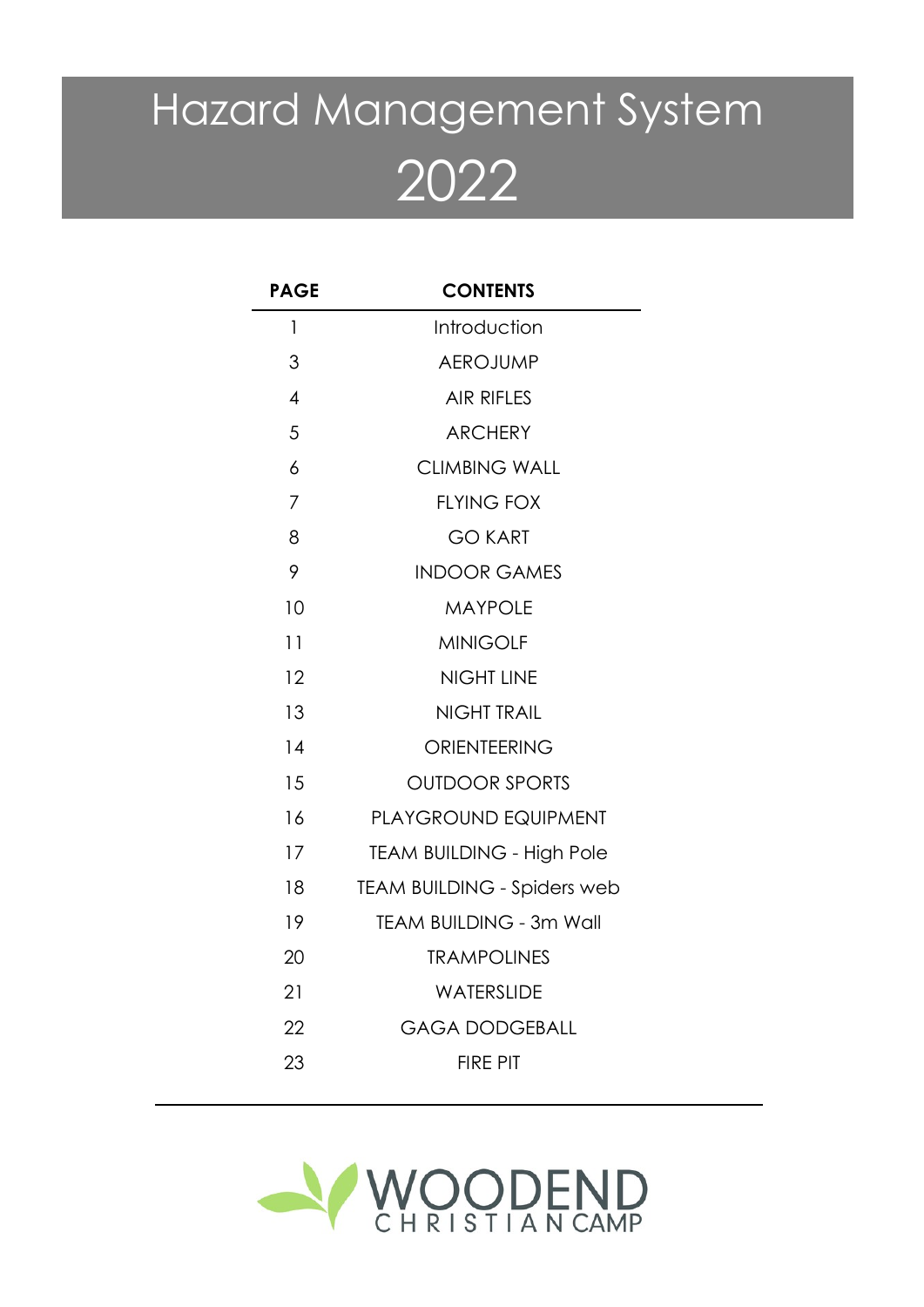# INTRODUCTION TO

## RISK ANALYSIS MANAGEMENT SYSTEMS SHEETS.

All activities are defined as:



#### means: A STAFF MEMBER OR TRAINED SUPERVISOR MUST BE PRESENT.

- By definition these activities are High risk, that is, they have a higher intent of controlled risk or perceived danger.
- Given the higher risk associated with these activities, it is important that these be run by camp staff or a qualified instructor acceptable to camp management.



#### WAIT **means: WAIT FOR AN ADULT TO BE PRESENT.**

- Low risk activities are by definition those with a lower intent of controlled risk or perceived danger but are still likely to cause serious injury/illness if not controlled.
- \* The lower risk associated with these activities means that a responsible adult with adequate training or experience may supervise these activities.



#### means: GO AHEAD WITHOUT AN ADULT.

- As for low risk activities although many incidents/near misses may not be recorded as no adult is required to be present.
- \* A safety briefing is given for all these activities during the camp intro .

\* Safety rules and regulations must be adhered to at all times. Refer to the individual RAMS sheets for operating procedures.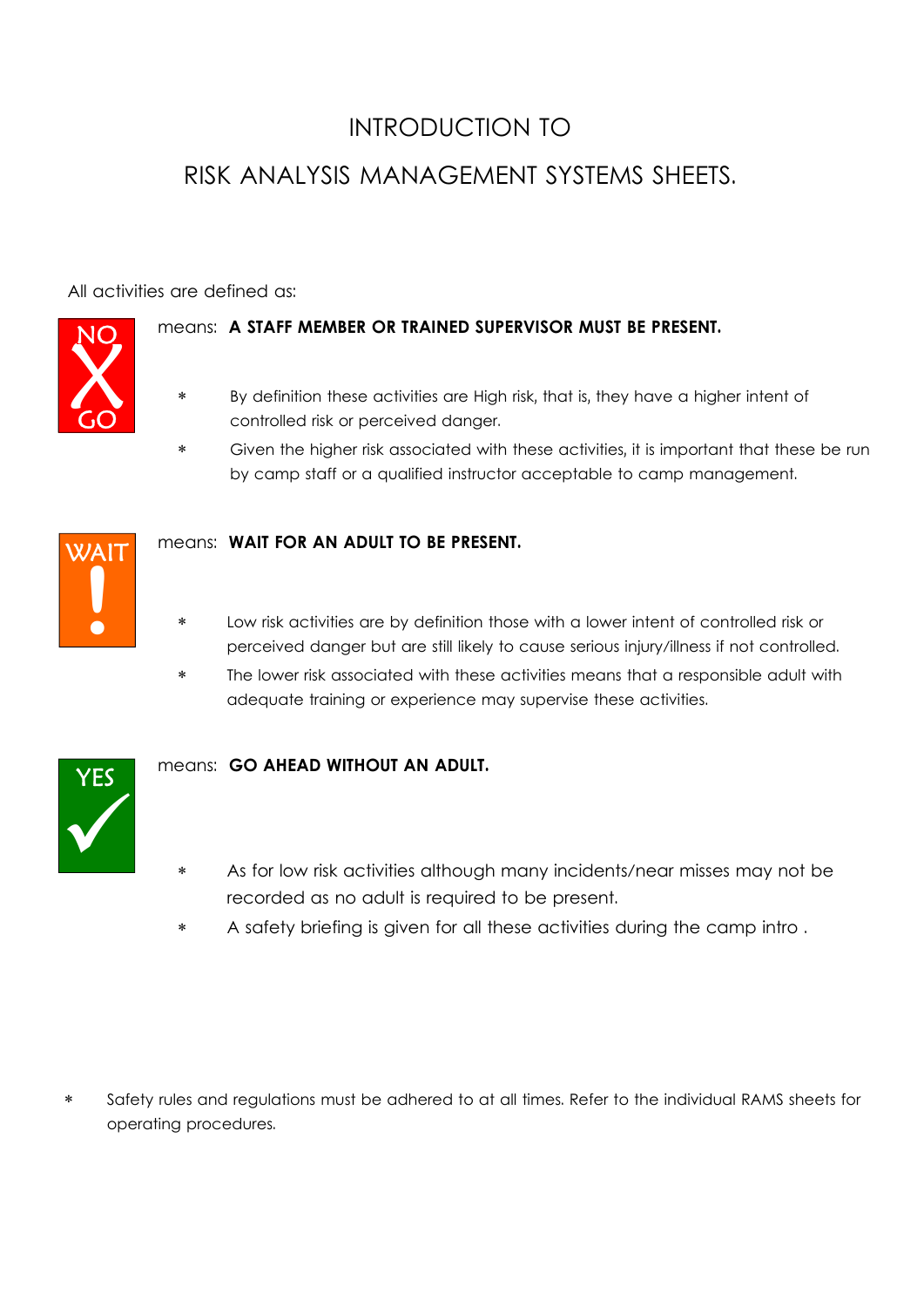|                                 |                                               | Activity:   AEROJUMP                                                                                                                                                                                                                                                                                                                                                                                                                                                                                                                                                                                                                                                                                                                                                                                                                                                                                                                                      |                        |                                                                                                                                                                                                                                                                                                                                                                                                                                                                                                                                                                                                                                                                                                                                                                                                                                         | <b>Risk Symbol</b>                                                                                                                                                               |
|---------------------------------|-----------------------------------------------|-----------------------------------------------------------------------------------------------------------------------------------------------------------------------------------------------------------------------------------------------------------------------------------------------------------------------------------------------------------------------------------------------------------------------------------------------------------------------------------------------------------------------------------------------------------------------------------------------------------------------------------------------------------------------------------------------------------------------------------------------------------------------------------------------------------------------------------------------------------------------------------------------------------------------------------------------------------|------------------------|-----------------------------------------------------------------------------------------------------------------------------------------------------------------------------------------------------------------------------------------------------------------------------------------------------------------------------------------------------------------------------------------------------------------------------------------------------------------------------------------------------------------------------------------------------------------------------------------------------------------------------------------------------------------------------------------------------------------------------------------------------------------------------------------------------------------------------------------|----------------------------------------------------------------------------------------------------------------------------------------------------------------------------------|
| Location: In front of Mini Golf |                                               |                                                                                                                                                                                                                                                                                                                                                                                                                                                                                                                                                                                                                                                                                                                                                                                                                                                                                                                                                           |                        |                                                                                                                                                                                                                                                                                                                                                                                                                                                                                                                                                                                                                                                                                                                                                                                                                                         |                                                                                                                                                                                  |
| 24 August 2007<br>Date:         |                                               |                                                                                                                                                                                                                                                                                                                                                                                                                                                                                                                                                                                                                                                                                                                                                                                                                                                                                                                                                           | Revised date: Jan 2022 |                                                                                                                                                                                                                                                                                                                                                                                                                                                                                                                                                                                                                                                                                                                                                                                                                                         |                                                                                                                                                                                  |
| <b>Analysis</b>                 |                                               |                                                                                                                                                                                                                                                                                                                                                                                                                                                                                                                                                                                                                                                                                                                                                                                                                                                                                                                                                           |                        | <b>Description</b>                                                                                                                                                                                                                                                                                                                                                                                                                                                                                                                                                                                                                                                                                                                                                                                                                      |                                                                                                                                                                                  |
| Risks                           | of loss<br>Accident, injury,<br>forms<br>ther | General Injury<br>$\Rightarrow$<br>Damage to Equipment<br>$\Rightarrow$<br><b>Head/neck Injury</b><br>$\Rightarrow$<br>Sprains<br>$\Rightarrow$<br>Fractures,<br>$\Rightarrow$                                                                                                                                                                                                                                                                                                                                                                                                                                                                                                                                                                                                                                                                                                                                                                            |                        | Cuts<br>$\Rightarrow$<br>Bruising<br>$\Rightarrow$<br>Crushing<br>$\Rightarrow$<br>Electrocution<br>$\Rightarrow$                                                                                                                                                                                                                                                                                                                                                                                                                                                                                                                                                                                                                                                                                                                       |                                                                                                                                                                                  |
|                                 |                                               | People                                                                                                                                                                                                                                                                                                                                                                                                                                                                                                                                                                                                                                                                                                                                                                                                                                                                                                                                                    |                        | Equipment                                                                                                                                                                                                                                                                                                                                                                                                                                                                                                                                                                                                                                                                                                                                                                                                                               | <b>Environment</b>                                                                                                                                                               |
| Causal Factors                  |                                               | 1. Unsupervised Use<br>2. Too Heavy/Light<br>3. Landing on Head/neck<br>4. Other Injuries<br>5. Group Management                                                                                                                                                                                                                                                                                                                                                                                                                                                                                                                                                                                                                                                                                                                                                                                                                                          |                        | 1. Wear of Bungies/Ropes<br>2. Wear of Hardware<br>3. Harnesses<br>4. Trampolines<br>5. Winches<br>6. Electrical                                                                                                                                                                                                                                                                                                                                                                                                                                                                                                                                                                                                                                                                                                                        | 1. Excessive Wind<br>2. Rain, Frost, Wet                                                                                                                                         |
| Φ<br>Risk Management Strateg    | Operation<br>Normal                           | 1. Brief all clients of dangers and<br>restrictions upon arrival, ensure<br>adequate signage and fencing.<br>2. Weigh all clients, attach appropriate<br>number of bungies. Restrict usage<br>where necessary.<br>3. Ensure correct number of bungies<br>attached and that jumper is winched<br>to correct height above tramps.<br>4. Ensure jumper has removed shoes and<br>is in correct harness fitted by instructor.<br>Jumper to be in center of trampoline<br>facing central mast (inward). Bungies<br>are to be attached and checked by<br>instructor. If jumper becomes off center<br>they are to be stopped immediately by<br>the instructor.<br>5. Brief group of rules prior to session.<br>All of group except assisting teacher/<br>leader to remain outside of fenced<br>area until called in by instructor.<br>Another teacher/leader required to<br>oversee those outside fenced area.<br>For all of above refer to manual<br>pages 28-30 | 19-26.                 | 1. Remove and store in dry place when<br>not in use. Instructor to check prior to<br>session and replace where necessary.<br>Log book to be filled in noting dam-<br>age post session. Continual visual<br>checks required throughout session.<br>Refer to manual pages 18-27.<br>2. Check prior to activity. All hardware to<br>be logged as to when put into use.<br>Visual checks throughout session.<br>Thorough 3 monthly check to be<br>carried out.<br>Refer to manual pages19-26.<br>3. As above #2, refer to manual.<br>4. Check mats springs pads etc. before<br>each session. Ensure they are central<br>and fixed adequately to ground.<br>3 Monthly check refer to manual pages<br>5. Winches daily and 3 monthly checks as<br>above. (including Motors) Refer to<br>manual pages19-26<br>6. Electrical Checks (6 Monthly) | 1. Aerojump not to be used if winds<br>exceed 40kmh.<br>2. Be aware of and brief clients on<br>slippery areas around and on<br>Aerojump.<br>Do not operate in extreme conditions |
|                                 | Emergency                                     | $\Rightarrow$ Apply first aid as necessary<br>$\Rightarrow$ Ensure group is managed effectively (removed from scene by other staff/teachers/<br>leaders)<br>$\Rightarrow$ Adequate debriefing<br>$\Rightarrow$ Refer to SOP for further procedures                                                                                                                                                                                                                                                                                                                                                                                                                                                                                                                                                                                                                                                                                                        |                        |                                                                                                                                                                                                                                                                                                                                                                                                                                                                                                                                                                                                                                                                                                                                                                                                                                         |                                                                                                                                                                                  |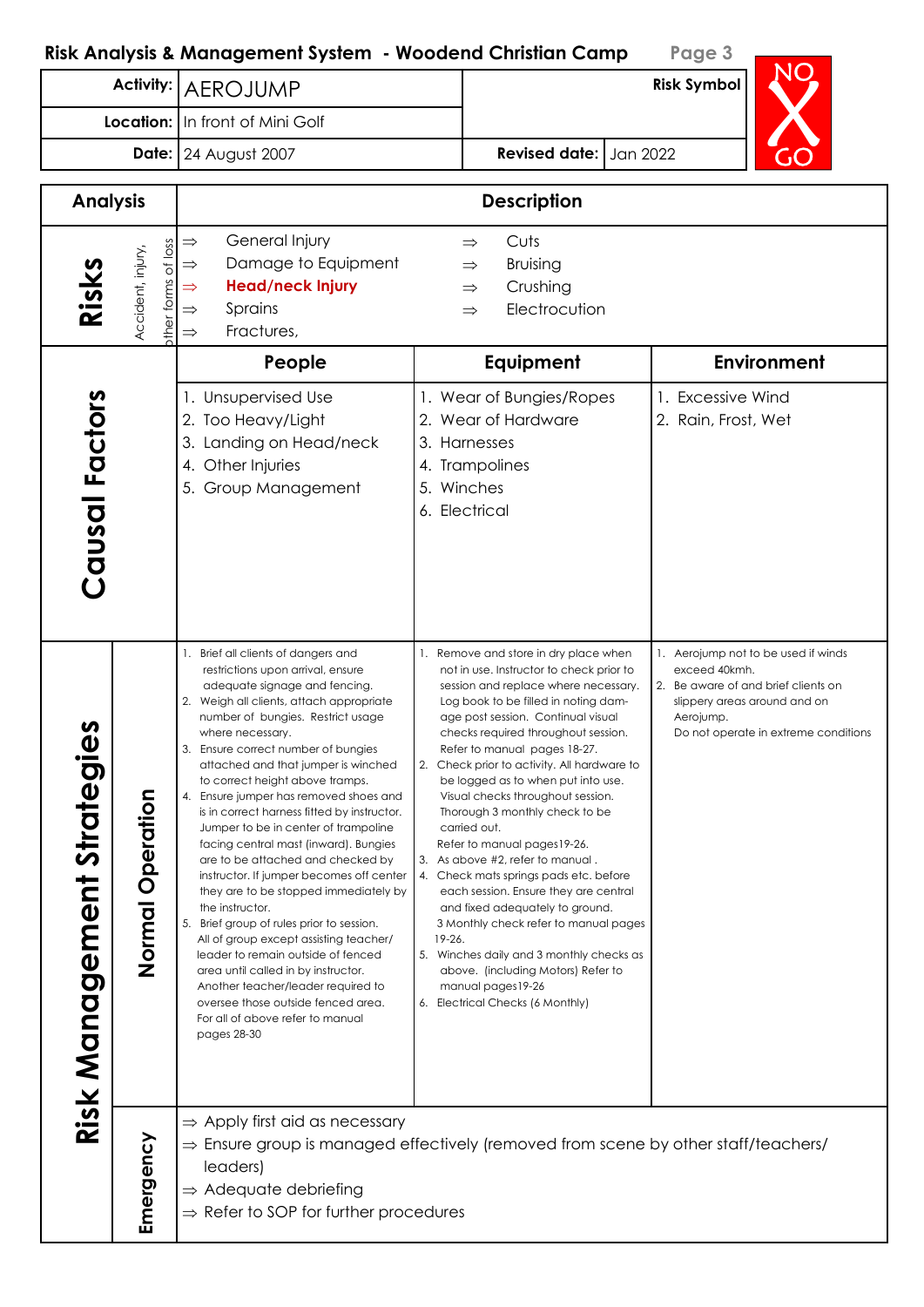|                                    |                                          | <u>kisk Andiysis &amp; Management System  - woodend Christian Camp</u>                                                                                                                                                                                                                                                                                                                                   |  |                                                                                                                                                                                                                     | rage 4             |                                                                      |  |
|------------------------------------|------------------------------------------|----------------------------------------------------------------------------------------------------------------------------------------------------------------------------------------------------------------------------------------------------------------------------------------------------------------------------------------------------------------------------------------------------------|--|---------------------------------------------------------------------------------------------------------------------------------------------------------------------------------------------------------------------|--------------------|----------------------------------------------------------------------|--|
|                                    | <b>Activity:</b>                         | <b>AIR RIFLES</b>                                                                                                                                                                                                                                                                                                                                                                                        |  |                                                                                                                                                                                                                     | <b>Risk Symbol</b> | <b>WAIT</b>                                                          |  |
|                                    |                                          | Location: SHOOTING RANGE                                                                                                                                                                                                                                                                                                                                                                                 |  |                                                                                                                                                                                                                     |                    |                                                                      |  |
|                                    |                                          | Date: 24 February 2003                                                                                                                                                                                                                                                                                                                                                                                   |  | <b>Revised date:</b><br>Jan 2022                                                                                                                                                                                    |                    |                                                                      |  |
| <b>Analysis</b>                    |                                          |                                                                                                                                                                                                                                                                                                                                                                                                          |  | <b>Description</b>                                                                                                                                                                                                  |                    |                                                                      |  |
| Risks                              | other forms of loss<br>Accident, injury, | Air rifle wound<br>$\Rightarrow$<br>Loss of eye<br>$\Rightarrow$<br><b>Pellet wound</b><br>$\Rightarrow$                                                                                                                                                                                                                                                                                                 |  |                                                                                                                                                                                                                     |                    |                                                                      |  |
|                                    |                                          | People                                                                                                                                                                                                                                                                                                                                                                                                   |  | Equipment                                                                                                                                                                                                           |                    | <b>Environment</b>                                                   |  |
| Causal Factors                     |                                          | $\Rightarrow$ Misuse of air rifle<br>Unclear instructions<br>$\Rightarrow$<br>$\Rightarrow$ Inadequate supervision<br>$\Rightarrow$ Pellet ricochet                                                                                                                                                                                                                                                      |  | $\Rightarrow$ Blocked barrel of air rifle                                                                                                                                                                           | target             | $\Rightarrow$ People or animals behind                               |  |
| n<br>Φ<br>Risk Management Strategi | Operation<br>Normal                      | $\Rightarrow$ Site specific training given<br>at rifle range to adult lead-<br>ers (including instruction<br>cards) prior to running<br>activity. Sign off required.<br>$\Rightarrow$ Must always have adult<br>$(18+ or 16+ with gun)$<br>license) as supervision.<br>$\Rightarrow$ Always treat rifles as<br>loaded.<br>$\Rightarrow$ Only shoot at targets<br>$\Rightarrow$ Eye protection to be worn |  | $\Rightarrow$ Gear returned at end of<br>each activity<br>$\Rightarrow$ Check air rifle for<br>blockages before loading.<br>$\Rightarrow$ Regular maintenance<br>checks of equipment<br>$\Rightarrow$ No dry firing | people             | $\Rightarrow$ Ensure that area behind<br>target is clear of animals/ |  |
|                                    | Emergency                                | $\Rightarrow$ Apply first aid as necessary<br>$\Rightarrow$ Ensure group is managed effectively (removed from scene by other staff/teachers/<br>leaders)<br>$\Rightarrow$ Adequate debriefing<br>$\Rightarrow$ Refer to SOP for further procedures                                                                                                                                                       |  |                                                                                                                                                                                                                     |                    |                                                                      |  |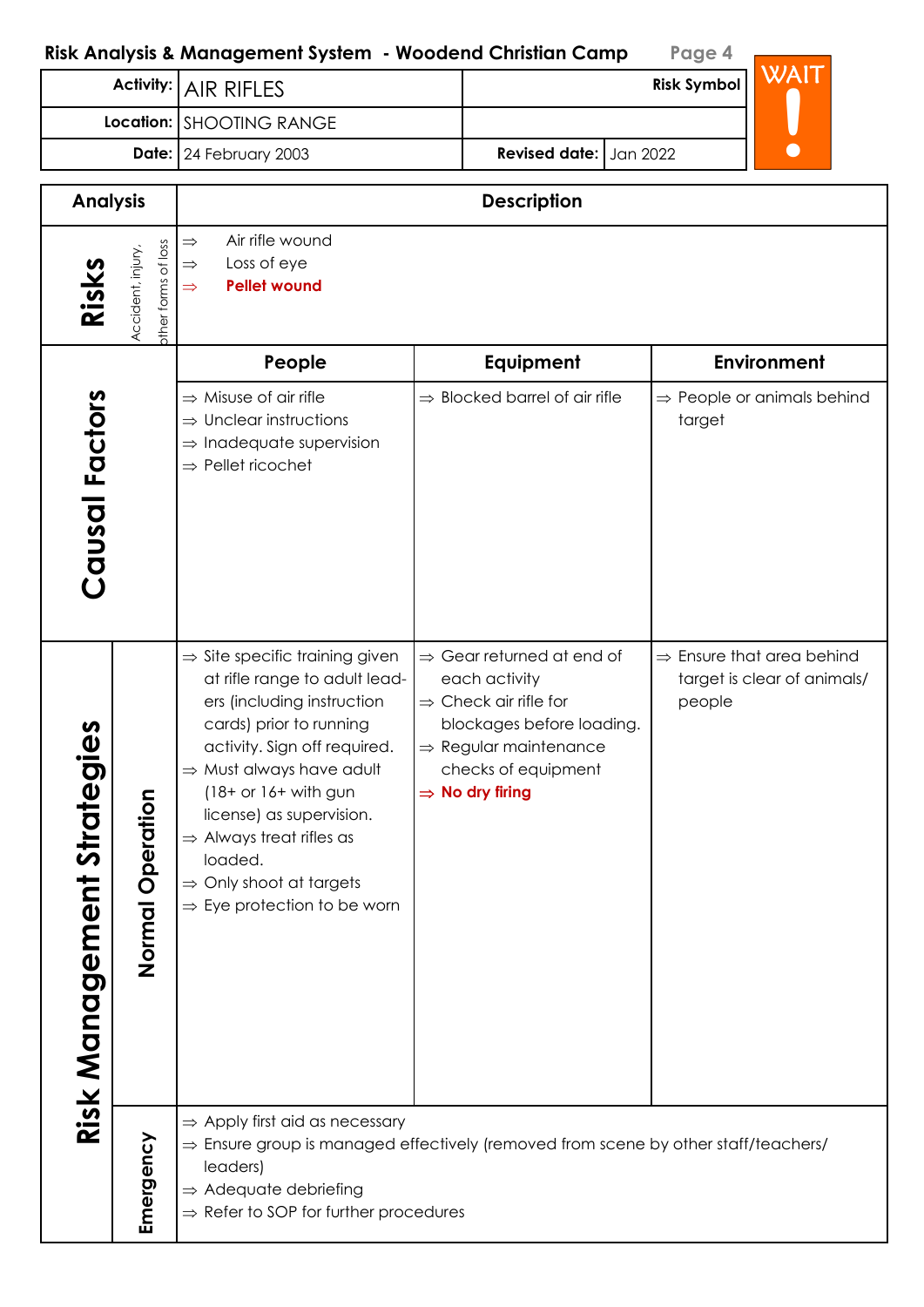Activity: ARCHERY

| rage 5             |      |
|--------------------|------|
| <b>Risk Symbol</b> | WAIT |
|                    |      |
| 022                |      |
|                    |      |

|                                |                                          | Location:   ARCHERY RANGE                                                                                                                                                                                                                                                                                                                                                                                                                                                                       |  |                                                                                                                                                                                               |  |                                                                                                                                       |                                                                                                                                                                                             |  |  |
|--------------------------------|------------------------------------------|-------------------------------------------------------------------------------------------------------------------------------------------------------------------------------------------------------------------------------------------------------------------------------------------------------------------------------------------------------------------------------------------------------------------------------------------------------------------------------------------------|--|-----------------------------------------------------------------------------------------------------------------------------------------------------------------------------------------------|--|---------------------------------------------------------------------------------------------------------------------------------------|---------------------------------------------------------------------------------------------------------------------------------------------------------------------------------------------|--|--|
|                                |                                          | Revised date: Jan 2022<br>Date: 24 February 2003                                                                                                                                                                                                                                                                                                                                                                                                                                                |  |                                                                                                                                                                                               |  |                                                                                                                                       |                                                                                                                                                                                             |  |  |
| <b>Analysis</b>                |                                          | <b>Description</b>                                                                                                                                                                                                                                                                                                                                                                                                                                                                              |  |                                                                                                                                                                                               |  |                                                                                                                                       |                                                                                                                                                                                             |  |  |
| Risks                          | other forms of loss<br>Accident, injury, | $\Rightarrow$ Pierced skin<br>$\Rightarrow$ Loss of faculties<br>$\Rightarrow$ Burns<br>$\Rightarrow$ Blisters<br>$\Rightarrow$ Loss of arrows<br>$\Rightarrow$ Broken arrows                                                                                                                                                                                                                                                                                                                   |  |                                                                                                                                                                                               |  |                                                                                                                                       |                                                                                                                                                                                             |  |  |
|                                |                                          | People                                                                                                                                                                                                                                                                                                                                                                                                                                                                                          |  | Equipment                                                                                                                                                                                     |  |                                                                                                                                       | <b>Environment</b>                                                                                                                                                                          |  |  |
| Causal Factors                 |                                          | $\Rightarrow$ Misuse of gear<br>$\Rightarrow$ Arrows hitting bystanders<br>$\Rightarrow$ Burns from bow string<br>$\Rightarrow$ Blisters from bow string<br>$\Rightarrow$ Unclear instructions                                                                                                                                                                                                                                                                                                  |  | $\Rightarrow$ Bows/arrows breaking<br>$\Rightarrow$ Misuse of bows<br>$\Rightarrow$ Mis-aim of arrows                                                                                         |  | target                                                                                                                                | $\Rightarrow$ Strong wind causes arrows<br>to deviate from target<br>$\Rightarrow$ People or animals behind                                                                                 |  |  |
| regies<br>Risk Management Stra | c<br>Operatio<br>Normal                  | $\Rightarrow$ Site specific training given at<br>archery range to adult<br>leaders (including instruction<br>cards) prior to running<br>activity. Sign off required.<br>$\Rightarrow$ Supervision must be 18+ years<br>$\Rightarrow$ Arm guards (provided) or<br>long sleeves recommended<br>to be worn to prevent string<br>burn.<br>$\Rightarrow$ Safety rules and regulations<br>abided by<br>$\Rightarrow$ Only aim at targets<br>$\Rightarrow$ All bows down prior to<br>retrieving arrows |  | $\Rightarrow$ Remove arrows correctly<br>$\Rightarrow$ Return all equipment at<br>end of activity<br>$\Rightarrow$ Regular maintenance of<br>equipment<br>$\Rightarrow$ No dry firing of bows |  | targets is free from<br>people/animals<br>$\Rightarrow$ Ensure appropriate<br>place.<br>$\Rightarrow$ Orange orienteering<br>archery. | $\Rightarrow$ Observe wind and close<br>activity if necessary<br>$\Rightarrow$ Ensure that area behind<br>fencing/barriers are in<br>course, and nightline not<br>to be run at same time as |  |  |
|                                | Emergency                                | $\Rightarrow$ Apply first aid as necessary<br>$\Rightarrow$ Ensure group is managed effectively (removed from scene by other staff/teachers/<br>leaders)<br>$\Rightarrow$ Adequate debriefing<br>$\Rightarrow$ Refer to SOP for further procedures                                                                                                                                                                                                                                              |  |                                                                                                                                                                                               |  |                                                                                                                                       |                                                                                                                                                                                             |  |  |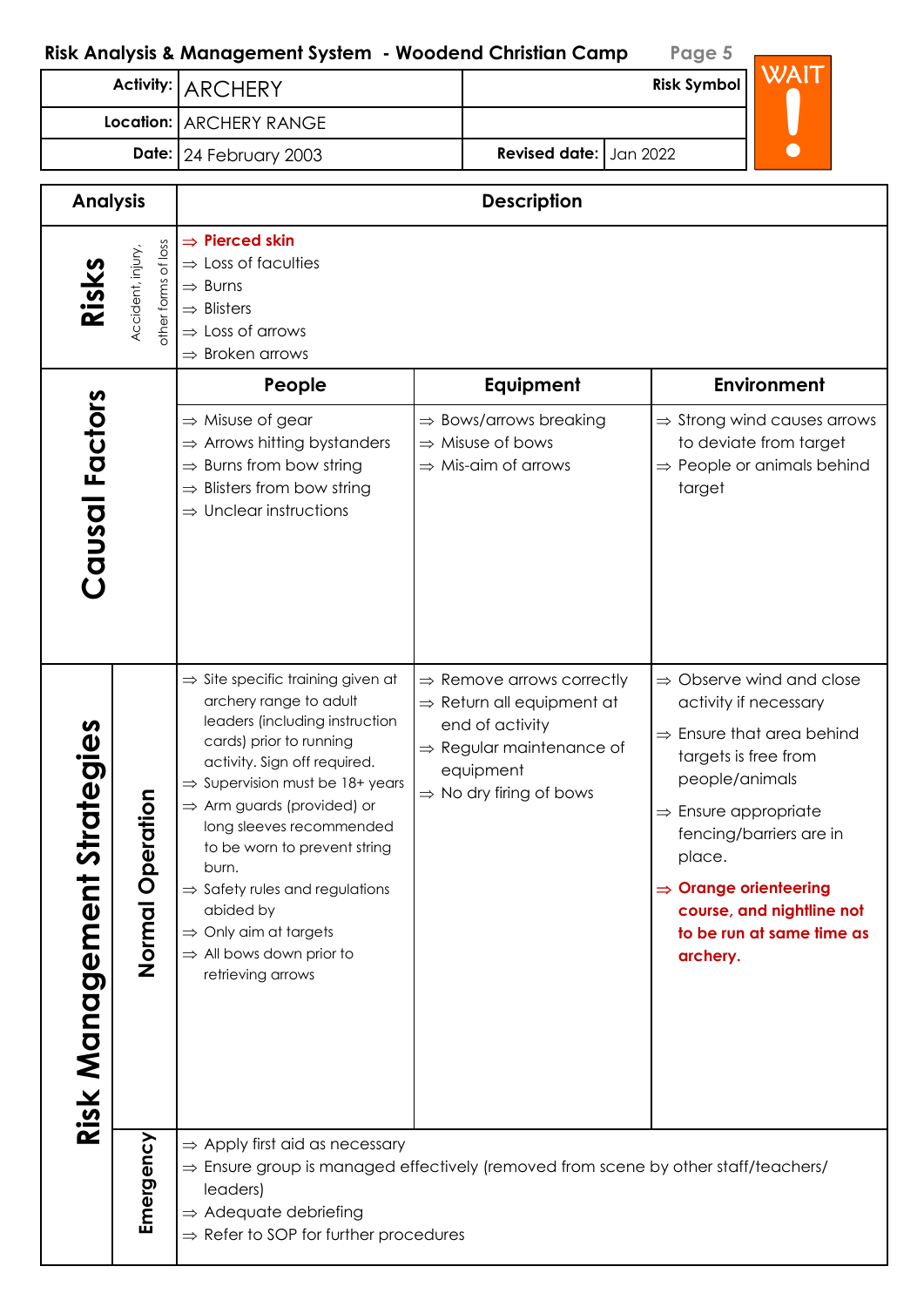| Activity:                                |                                          | <b>CLIMBING WALL</b>                                                                                                                                                                                                                                                                                        |                        |                                                                                                                                                                                                                     | <b>Risk Symbol</b>                                   |                                                                                                                                                                                   |
|------------------------------------------|------------------------------------------|-------------------------------------------------------------------------------------------------------------------------------------------------------------------------------------------------------------------------------------------------------------------------------------------------------------|------------------------|---------------------------------------------------------------------------------------------------------------------------------------------------------------------------------------------------------------------|------------------------------------------------------|-----------------------------------------------------------------------------------------------------------------------------------------------------------------------------------|
| Location:   FAR END OF FIELD             |                                          |                                                                                                                                                                                                                                                                                                             |                        |                                                                                                                                                                                                                     |                                                      |                                                                                                                                                                                   |
| Date: 24 February 2003                   |                                          |                                                                                                                                                                                                                                                                                                             | Revised date: Jan 2022 |                                                                                                                                                                                                                     |                                                      |                                                                                                                                                                                   |
| <b>Analysis</b>                          |                                          |                                                                                                                                                                                                                                                                                                             |                        | <b>Description</b>                                                                                                                                                                                                  |                                                      |                                                                                                                                                                                   |
| Risks                                    | other forms of loss<br>Accident, injury, | $\Rightarrow$ Falling<br>$\Rightarrow$ Clothing or hair caught<br>$\Rightarrow$ Fear related conditions<br>$\Rightarrow$ Muscle fatigue<br>$\Rightarrow$ Rope burn                                                                                                                                          |                        | $\Rightarrow$ Sun stroke<br>$\Rightarrow$ Dehydration<br>$\Rightarrow$ Hypothermia                                                                                                                                  |                                                      |                                                                                                                                                                                   |
|                                          |                                          | People                                                                                                                                                                                                                                                                                                      |                        | Equipment                                                                                                                                                                                                           |                                                      | Environment                                                                                                                                                                       |
| Causal Factors                           |                                          | 1. Inadequate instruction<br>Poor demonstration,<br>Poor assessment of fears<br>2. Loose hair or clothing<br>Dangling jewelry<br>3. Participants not listening<br>People fooling around                                                                                                                     |                        | 1. Ropes, karabiners, holds,<br>harnesses or belay bars-<br>failing<br>2. Karabiners, ropes or holds<br>falling<br>3. Harness not worn correctly<br>4. Excessive rope wear/<br>damage                               | 1. Distractions<br>2. Wet, Cold<br>3. Sun, heat      |                                                                                                                                                                                   |
| n<br>Φ<br><b>Risk Management Strateg</b> | Operation<br>Normal                      | 1. Adequate trained<br>supervision (site specific<br>trained or recognised<br>industry standard)<br>2, Hair tied back<br>Clothing tucked in<br>Dangly jewelry removed<br>3. Adequate supervision of<br>group waiting<br>No fooling around<br>4. Fully enclosed securely<br>fastened footwear to be<br>worn. | 3.                     | Regular, thorough check<br>of all equipment<br>2. Wear helmets<br>Instructor to check<br>harnesses & helmets<br>before climbing<br>4. Try and ensure ropes are<br>not left lying in dust or<br>trodden on by people | climbing.<br>too great.<br>cold<br>used as required. | 1. Keep noise to a minimum<br>when participants are<br>Stop activity if distractions<br>2. Do not use when too wet/<br>3. Ensure hats and sunscreen<br>Drink bottles as necessary |
|                                          | Emergency                                | $\Rightarrow$ Apply first aid as necessary<br>$\Rightarrow$ Ensure group is managed effectively (removed from scene by other staff/teachers/<br>leaders)<br>$\Rightarrow$ Adequate debriefing<br>$\Rightarrow$ Refer to SOP for further procedures                                                          |                        |                                                                                                                                                                                                                     |                                                      |                                                                                                                                                                                   |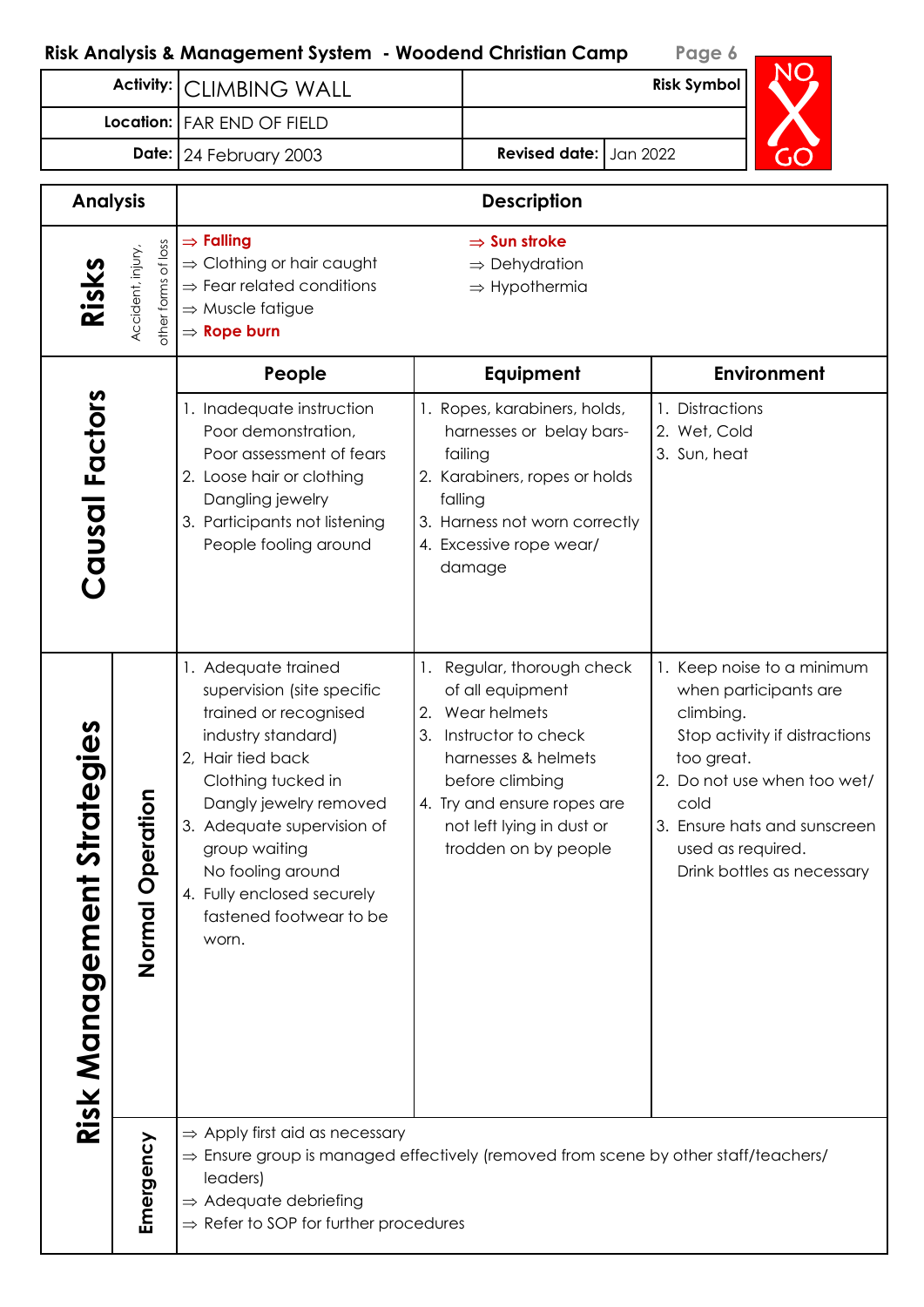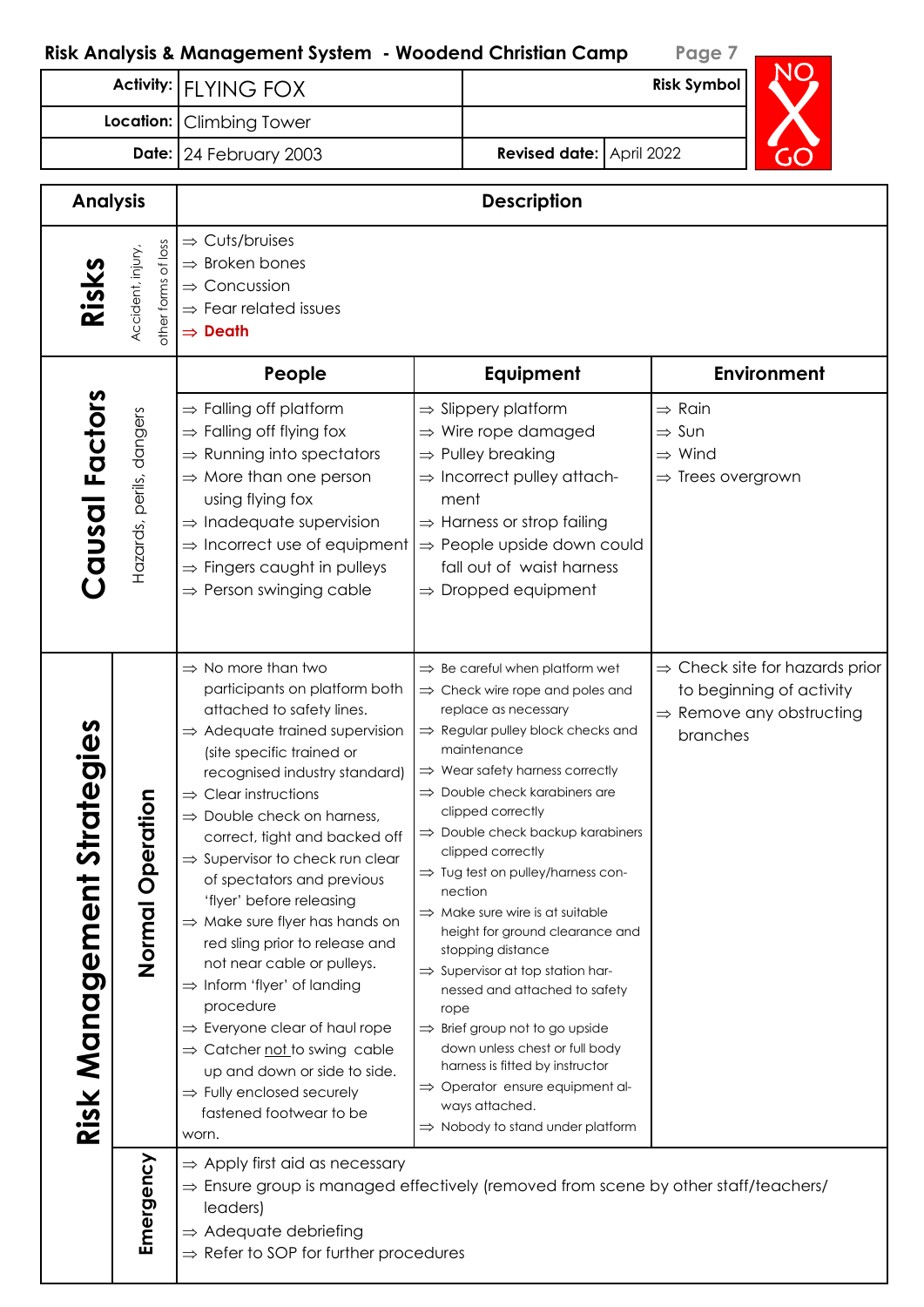|                                                                                                                                                                                                | <b>Activity:</b>        | ,,, a managoment opplem<br><b>GO KART</b>                                                                                                                                                                                                                                                                                                                                                                                                                                                 |      |                                                                                                                                                                                 | . ugu<br><b>Risk Symbol</b>                                                                                                                                                                      |
|------------------------------------------------------------------------------------------------------------------------------------------------------------------------------------------------|-------------------------|-------------------------------------------------------------------------------------------------------------------------------------------------------------------------------------------------------------------------------------------------------------------------------------------------------------------------------------------------------------------------------------------------------------------------------------------------------------------------------------------|------|---------------------------------------------------------------------------------------------------------------------------------------------------------------------------------|--------------------------------------------------------------------------------------------------------------------------------------------------------------------------------------------------|
|                                                                                                                                                                                                | Location: Go Kart Track |                                                                                                                                                                                                                                                                                                                                                                                                                                                                                           |      |                                                                                                                                                                                 |                                                                                                                                                                                                  |
|                                                                                                                                                                                                | Date:                   | 24 February 2003                                                                                                                                                                                                                                                                                                                                                                                                                                                                          |      | Revised date: Jan 2022                                                                                                                                                          |                                                                                                                                                                                                  |
| <b>Analysis</b>                                                                                                                                                                                |                         |                                                                                                                                                                                                                                                                                                                                                                                                                                                                                           |      | <b>Description</b>                                                                                                                                                              |                                                                                                                                                                                                  |
| $\Rightarrow$ Cuts<br>ther forms of loss<br>Accident, injury,<br>$\Rightarrow$ Grazes<br><b>Risk:</b><br>$\Rightarrow$ Bruises<br>$\Rightarrow$ Broken bones<br>$\Rightarrow$ Neck/head injury |                         |                                                                                                                                                                                                                                                                                                                                                                                                                                                                                           |      | $\Rightarrow$ Burns<br>$\Rightarrow$ Scalping                                                                                                                                   |                                                                                                                                                                                                  |
|                                                                                                                                                                                                |                         | People                                                                                                                                                                                                                                                                                                                                                                                                                                                                                    |      | Equipment                                                                                                                                                                       | Environment                                                                                                                                                                                      |
| Causal Factors                                                                                                                                                                                 |                         | 1. Inadequate instruction/<br>supervision<br>2. By standers run over<br>3. Crash into tyres<br>4. Refueling done<br>inadequately<br>5. Health conditions, age, size<br>6. Loose clothing / long hair<br>caught in moving parts<br>7. Hands touching hot engine<br>or moving parts                                                                                                                                                                                                         | jams | 1. Wheels come off<br>2. Brakes fail, Accelerator<br>sticks on, Steering wheel<br>3. Tire blow out, brake,<br>accelerator cable or<br>frame breaks<br>4. Engine catches on fire | 1. Frost / Wet track<br>2. Debris on track<br>3. Tire wall not in position                                                                                                                       |
| n<br>Φ<br>Risk Management Strategi                                                                                                                                                             | Normal Operation        | 1. Trained adult supervision<br>18+, Clear instructions<br>given<br>2. Spectators to be seated in<br>grandstand at all times<br>3. Crash helmet must be<br>worn, Know how to stop go<br>kart<br>4. Go kart must be refuelled<br>by camp staff only<br>5. Must be over 8 years old,<br>and of adequate height<br>$>120cm$<br>6. Long hair and loose<br>clothing suitably confined<br>7. Guard around chain &<br>motor, extreme caution<br>Suitable fully enclosed<br>footwear must be worn |      | 1. Check moving parts and<br>grease regularly<br>2. Regular maintenance<br>checks to be carried out.<br>3. Fix or replace as necessary<br>4. Fire extinguisher at track         | 1. Assess track and weather<br>conditions before use.<br>2. Check and clear foreign<br>objects from track prior to<br>session.<br>3. Supervisor to ensure tire<br>wall remains on track<br>edge. |
|                                                                                                                                                                                                | Emergency               | $\Rightarrow$ Apply first aid as necessary<br>$\Rightarrow$ Ensure group is managed effectively (removed from scene by other staff/teachers/<br>leaders)<br>$\Rightarrow$ Adequate debriefing<br>$\Rightarrow$ Refer to SOP for further procedures                                                                                                                                                                                                                                        |      |                                                                                                                                                                                 |                                                                                                                                                                                                  |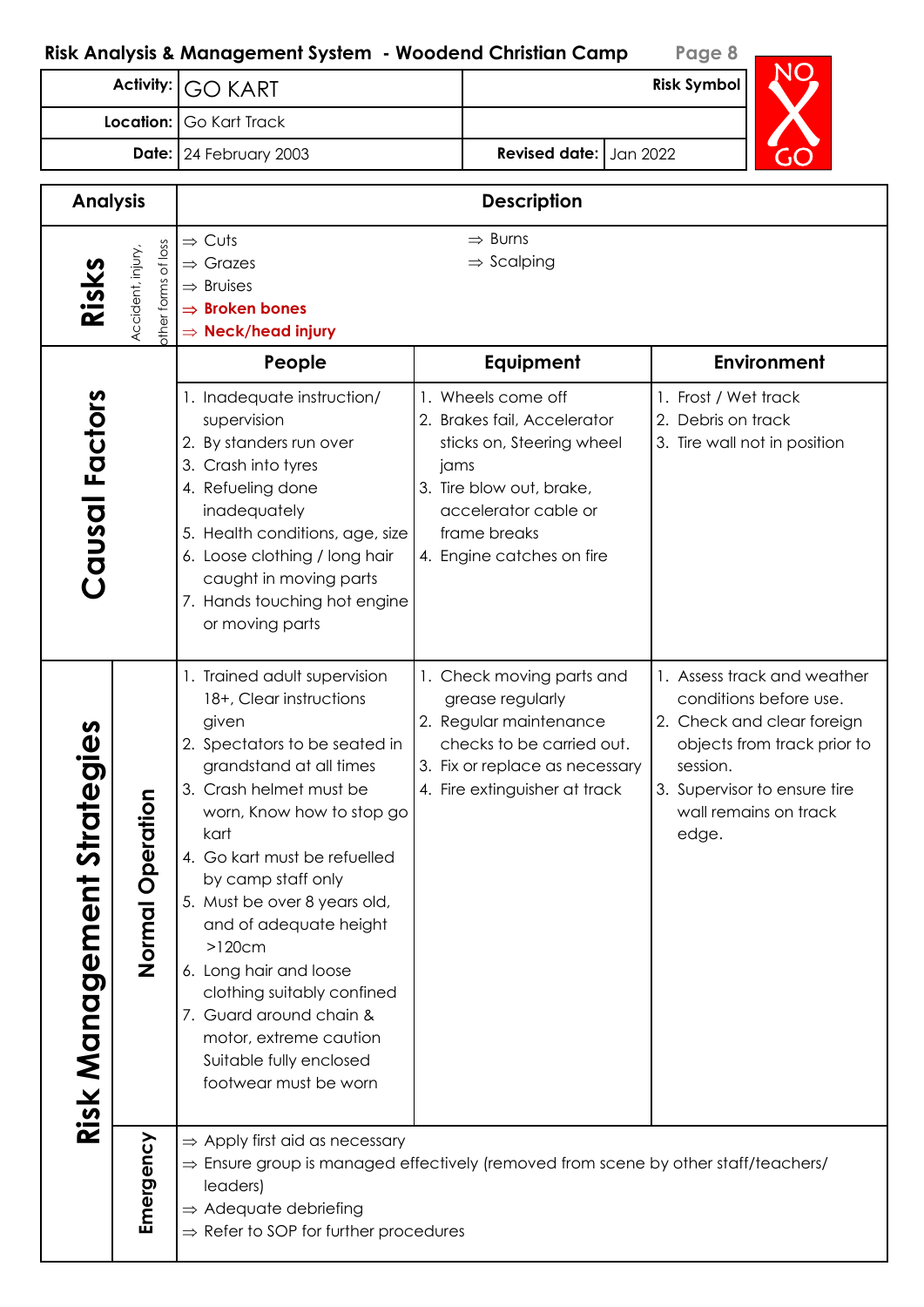|                                                                                                                                                                                   | NISK ANGlysis & Management sysiem – Noodend Christian Camp                                                                                                                                                                                                                                                                                                                                                                                                        |  |                                                                                                             | <u>, ugu</u>         | <b>YES</b>                                                                                                                                                                                                                                                                          |  |
|-----------------------------------------------------------------------------------------------------------------------------------------------------------------------------------|-------------------------------------------------------------------------------------------------------------------------------------------------------------------------------------------------------------------------------------------------------------------------------------------------------------------------------------------------------------------------------------------------------------------------------------------------------------------|--|-------------------------------------------------------------------------------------------------------------|----------------------|-------------------------------------------------------------------------------------------------------------------------------------------------------------------------------------------------------------------------------------------------------------------------------------|--|
|                                                                                                                                                                                   | Activity:   INDOOR GAMES                                                                                                                                                                                                                                                                                                                                                                                                                                          |  | <b>Risk Symbol</b>                                                                                          |                      |                                                                                                                                                                                                                                                                                     |  |
|                                                                                                                                                                                   | <b>Location:</b> MAIN HALL                                                                                                                                                                                                                                                                                                                                                                                                                                        |  |                                                                                                             |                      |                                                                                                                                                                                                                                                                                     |  |
|                                                                                                                                                                                   | Date: 24 February 2003                                                                                                                                                                                                                                                                                                                                                                                                                                            |  | <b>Revised date:</b><br>Jan 2022                                                                            |                      |                                                                                                                                                                                                                                                                                     |  |
| <b>Analysis</b>                                                                                                                                                                   |                                                                                                                                                                                                                                                                                                                                                                                                                                                                   |  | <b>Description</b>                                                                                          |                      |                                                                                                                                                                                                                                                                                     |  |
| $\Rightarrow$ Grazes<br>other forms of loss<br>Accident, injury.<br>$\Rightarrow$ Bruising<br>Risks<br>$\Rightarrow$ Fractures<br>$\Rightarrow$ Cuts<br>$\Rightarrow$ Severe cuts |                                                                                                                                                                                                                                                                                                                                                                                                                                                                   |  | $\Rightarrow$ Hearing damage<br>$\Rightarrow$ Fainting<br>$\Rightarrow$ Collisions with other people/object |                      |                                                                                                                                                                                                                                                                                     |  |
|                                                                                                                                                                                   | People                                                                                                                                                                                                                                                                                                                                                                                                                                                            |  | Equipment                                                                                                   |                      | <b>Environment</b>                                                                                                                                                                                                                                                                  |  |
| Causal Factors                                                                                                                                                                    | $\Rightarrow$ Inappropriate activity for<br>group size<br>$\Rightarrow$ Unclear/inadequate<br>instructions<br>$\Rightarrow$ Falling over while playing<br>games<br>$\Rightarrow$ Fooling around with<br>equipment<br>$\Rightarrow$ Hit by objects/equipment<br>$\Rightarrow$ Lack of noise control<br>$\Rightarrow$ Misuse of equipment                                                                                                                           |  | $\Rightarrow$ Unnecessary equipment/<br>furniture in the way                                                | $\Rightarrow$ Carpet | $\Rightarrow$ Glass windows breaking<br>$\Rightarrow$ Lack of ventilation<br>$\Rightarrow$ Pole by main door                                                                                                                                                                        |  |
| n<br>Φ<br>Risk Management Strategi<br>Normal Operation                                                                                                                            | $\Rightarrow$ Camp leaders to be<br>familiar with rams and<br>exercise necessary caution<br>where required<br>$\Rightarrow$ Choose appropriate<br>activity for group size<br>$\Rightarrow$ Give clear instructions<br>$\Rightarrow$ Provide adequate<br>supervision<br>$\Rightarrow$ No throwing of equipment<br>$\Rightarrow$ Control noise level if<br>applicable<br>$\Rightarrow$ Reduce speed (fast walk-<br>ing opposed to running)<br>for indoor activities |  | $\Rightarrow$ Remove all unnecessary<br>equipment/furniture                                                 | ventilation          | $\Rightarrow$ Brief in regard to and pad<br>the pole or place barriers<br>when required<br>$\Rightarrow$ Place physical barriers or<br>people spotting in front of<br>glass areas and other<br>hazards when required<br>$\Rightarrow$ Open windows and doors<br>to provide adequate |  |
| Emergency                                                                                                                                                                         | $\Rightarrow$ Apply first aid as necessary<br>$\Rightarrow$ Ensure group is managed effectively (removed from scene by other staff/teachers/<br>leaders)<br>$\Rightarrow$ Adequate debriefing<br>$\Rightarrow$ Refer to SOP for further procedures                                                                                                                                                                                                                |  |                                                                                                             |                      |                                                                                                                                                                                                                                                                                     |  |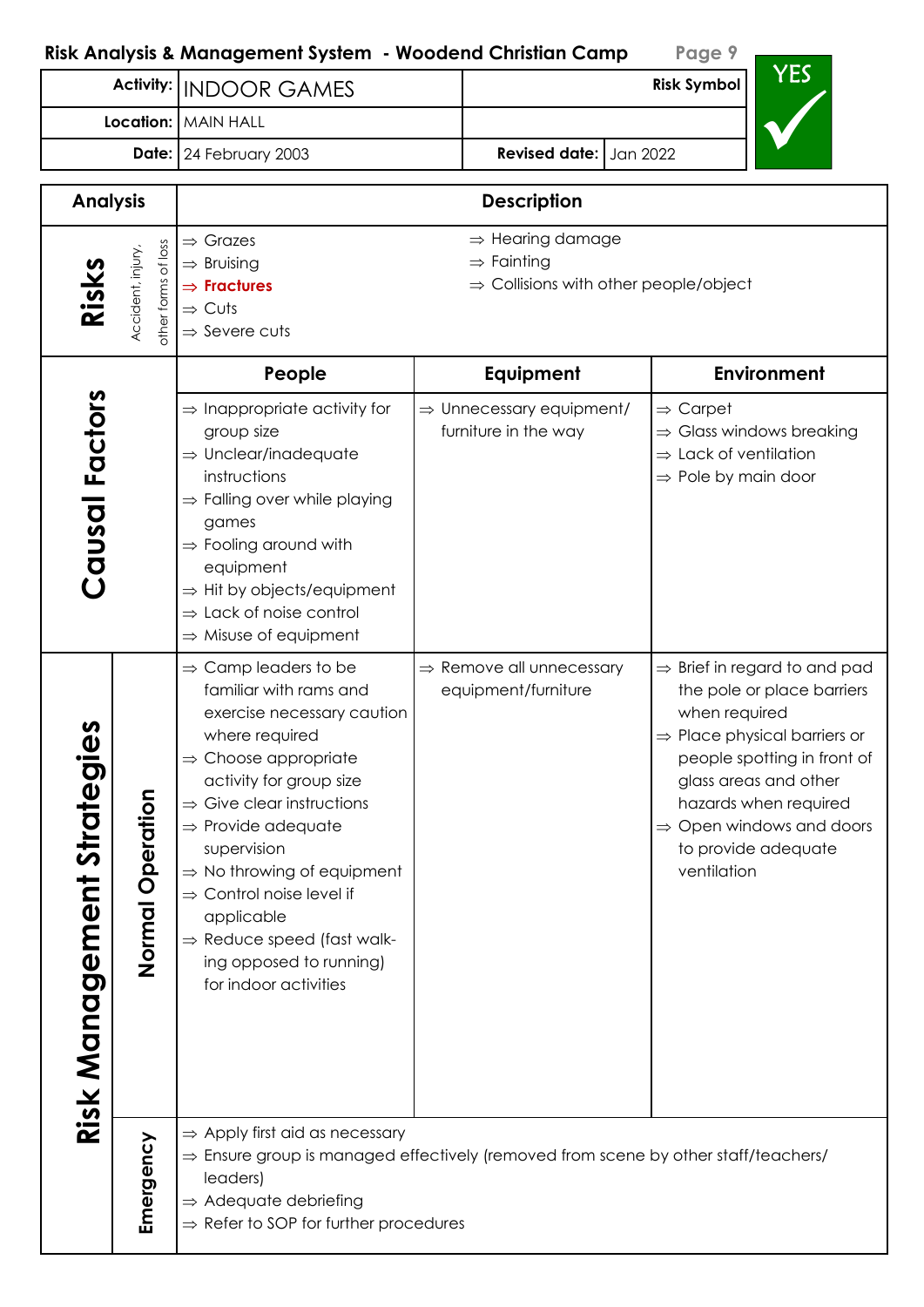$VFC$ 

| <b>Activity:</b>                                           | <b>MAYPOLE</b>                                                                                                                                                                                                                                                                                                                                     |                      |                                                                                                                                                                           |  | נם ו<br><b>Risk Symbol</b>                              |
|------------------------------------------------------------|----------------------------------------------------------------------------------------------------------------------------------------------------------------------------------------------------------------------------------------------------------------------------------------------------------------------------------------------------|----------------------|---------------------------------------------------------------------------------------------------------------------------------------------------------------------------|--|---------------------------------------------------------|
|                                                            | Location:   PLAYGROUND AREA                                                                                                                                                                                                                                                                                                                        |                      |                                                                                                                                                                           |  |                                                         |
|                                                            | Date: 24 February 2003                                                                                                                                                                                                                                                                                                                             | <b>Revised date:</b> | Jan 2022                                                                                                                                                                  |  |                                                         |
| <b>Analysis</b>                                            |                                                                                                                                                                                                                                                                                                                                                    |                      | <b>Description</b>                                                                                                                                                        |  |                                                         |
| other forms of loss<br>Accident, injury,<br>Risks          | $\Rightarrow$ Grazes<br>$\Rightarrow$ Sprains<br>$\Rightarrow$ Strains<br>$\Rightarrow$ Bruises<br>$\Rightarrow$ Concussion                                                                                                                                                                                                                        |                      | Loss of teeth<br>$\Rightarrow$<br><b>Broken bones</b><br>$\Rightarrow$                                                                                                    |  |                                                         |
|                                                            | People                                                                                                                                                                                                                                                                                                                                             |                      | Equipment                                                                                                                                                                 |  | <b>Environment</b>                                      |
| Causal Factors                                             | $\Rightarrow$ Letting go of handle<br>$\Rightarrow$ Running in wrong direction<br>$\Rightarrow$ Silly play                                                                                                                                                                                                                                         |                      | $\Rightarrow$ Chains coming off<br>$\Rightarrow$ Handles hitting other users<br>in face                                                                                   |  | $\Rightarrow$ Matting lifted (Trip hazard)              |
| <u>SPII</u><br>Risk Management Strateg<br>Normal Operation | $\Rightarrow$ Brief campers on<br>appropriate use during<br>intro talk<br>$\Rightarrow$ Don't let go until everyone<br>has stopped moving<br>$\Rightarrow$ Ensure all handles used (2)<br>each if necessary)<br>$\Rightarrow$ No sitting around edge of<br>matted area<br>$\Rightarrow$ Fully enclosed securely<br>fastened footwear to be<br>worn |                      | $\Rightarrow$ Regular inspection and<br>greasing<br>$\Rightarrow$ Instruct users to shout stop<br>and all users coming to<br>standstill prior to letting go<br>of handles |  | $\Rightarrow$ Ensure that matting is<br>pegged securely |
| Emergency                                                  | $\Rightarrow$ Apply first aid as necessary<br>$\Rightarrow$ Ensure group is managed effectively (removed from scene by other staff/teachers/<br>leaders)<br>$\Rightarrow$ Adequate debriefing<br>$\Rightarrow$ Refer to SOP for further procedures                                                                                                 |                      |                                                                                                                                                                           |  |                                                         |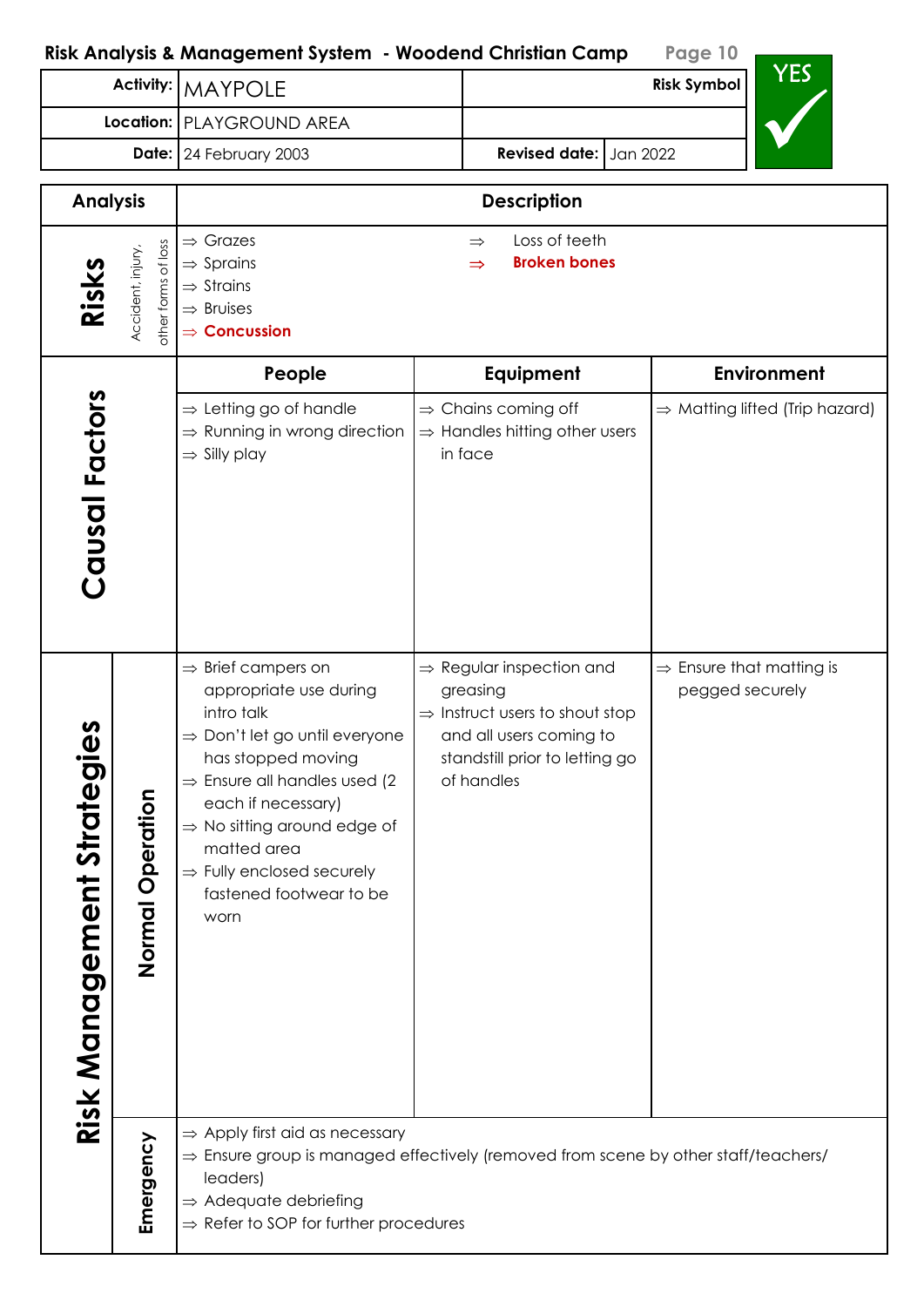$\Gamma$ 

|                                                                     | Activity:                                | <b>MINI GOLF</b>                                                                                                                                                                                                                                                                                                                                                                                                                                                                                    |                        | <b>Risk Symbol</b>         | WAIT               |
|---------------------------------------------------------------------|------------------------------------------|-----------------------------------------------------------------------------------------------------------------------------------------------------------------------------------------------------------------------------------------------------------------------------------------------------------------------------------------------------------------------------------------------------------------------------------------------------------------------------------------------------|------------------------|----------------------------|--------------------|
|                                                                     | Location:                                | MINI GOLF COURSE                                                                                                                                                                                                                                                                                                                                                                                                                                                                                    |                        |                            |                    |
|                                                                     |                                          | Date: 2 February 2011                                                                                                                                                                                                                                                                                                                                                                                                                                                                               | Revised date: Jan 2022 |                            |                    |
| <b>Analysis</b>                                                     |                                          |                                                                                                                                                                                                                                                                                                                                                                                                                                                                                                     | <b>Description</b>     |                            |                    |
| Risks                                                               | other forms of loss<br>Accident, injury, | Injury from contact with club<br>$\Rightarrow$<br>Injury from contact with ball<br>$\Rightarrow$<br>Damage to Clubs<br>$\Rightarrow$                                                                                                                                                                                                                                                                                                                                                                |                        |                            |                    |
|                                                                     |                                          | People                                                                                                                                                                                                                                                                                                                                                                                                                                                                                              | Equipment              |                            | <b>Environment</b> |
| Causal Factors                                                      |                                          | $\Rightarrow$ No or Insufficient adult<br>supervision<br>$\Rightarrow$ Driving the Ball<br>$\Rightarrow$ Misuse of clubs                                                                                                                                                                                                                                                                                                                                                                            |                        | Sun<br>$\Rightarrow$       |                    |
| n<br>O<br>$\bullet$ and $\bullet$<br><b>Risk Management Strateg</b> | Operation<br>Normal                      | $\Rightarrow$ Mini Golf to be briefed at<br>camp intro<br>$\Rightarrow$ Instructions board at mini<br>golf (Hole 1).<br>$\Rightarrow$ One Adult supervisor to<br>every 5 children playing.<br>$\Rightarrow$ No Driving the ball.<br>$\Rightarrow$ No using clubs for anything<br>other than minigolf.<br>$\Rightarrow$ Failure to obey rules result<br>in confiscation of ball and<br>club.<br>$\Rightarrow$ Close activity if children<br>are using while being unsu-<br>pervised by adult/leader. |                        | $\Rightarrow$<br>sunscreen | Wear sunhat &      |
|                                                                     | Emergency                                | $\Rightarrow$ Apply first aid as necessary<br>$\Rightarrow$ Ensure group is managed effectively (removed from scene by other staff/teachers/<br>leaders)<br>$\Rightarrow$ Adequate debriefing<br>$\Rightarrow$ Refer to SOP for further procedures                                                                                                                                                                                                                                                  |                        |                            |                    |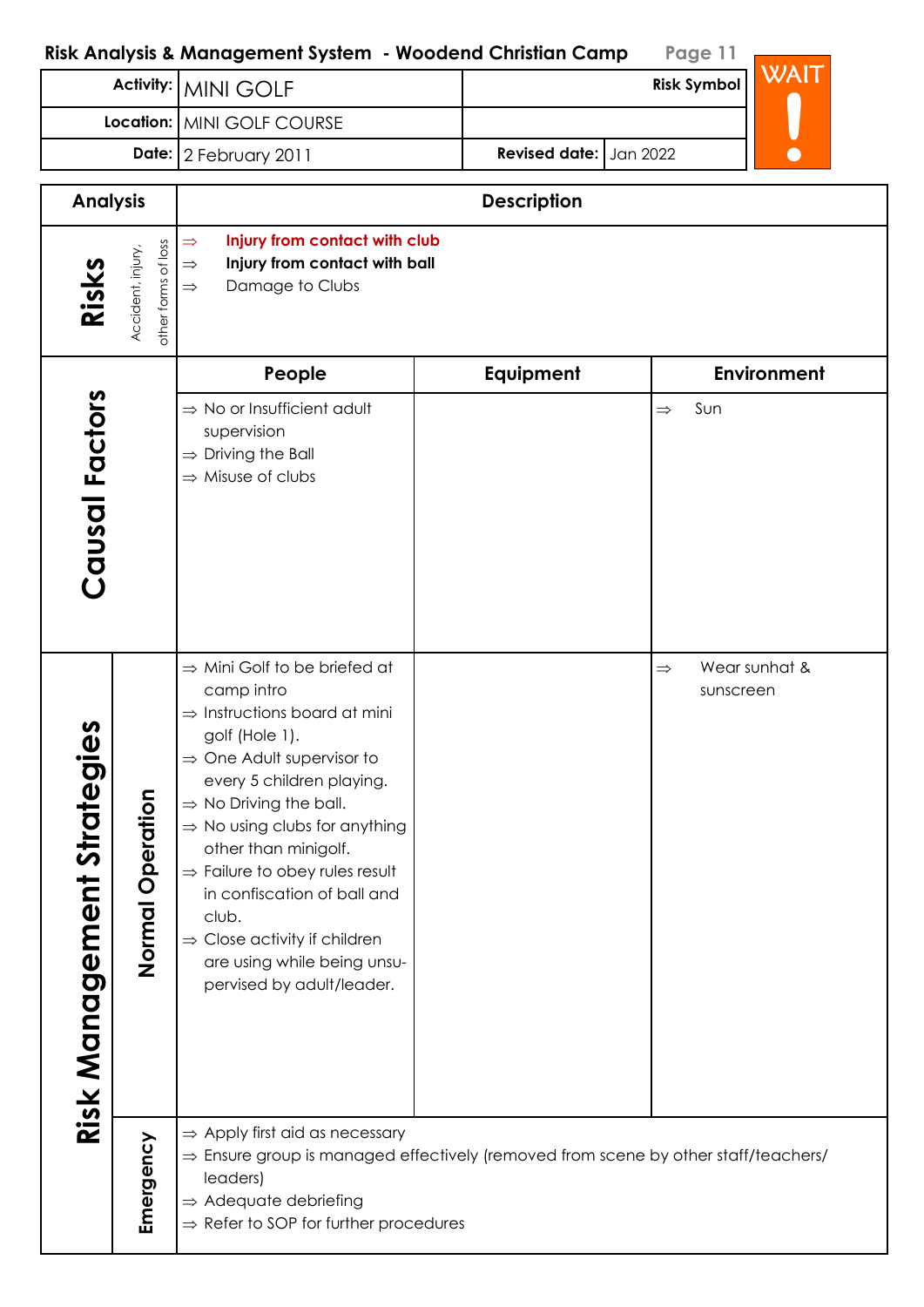|                                          |                                          | Activity:   NIGHT LINE (Burma Trail)                                                                                                                                                                                                                                                                            |  |                                                                          | <b>Risk Symbol</b>                                                                                 | WAIT                                                                                                                                                                 |
|------------------------------------------|------------------------------------------|-----------------------------------------------------------------------------------------------------------------------------------------------------------------------------------------------------------------------------------------------------------------------------------------------------------------|--|--------------------------------------------------------------------------|----------------------------------------------------------------------------------------------------|----------------------------------------------------------------------------------------------------------------------------------------------------------------------|
|                                          |                                          | Location:   FOREST AROUND CAMP                                                                                                                                                                                                                                                                                  |  |                                                                          |                                                                                                    |                                                                                                                                                                      |
| Date: 24 February 2003                   |                                          |                                                                                                                                                                                                                                                                                                                 |  | <b>Revised date:</b> Jan 2022                                            |                                                                                                    |                                                                                                                                                                      |
| <b>Analysis</b>                          |                                          |                                                                                                                                                                                                                                                                                                                 |  | <b>Description</b>                                                       |                                                                                                    |                                                                                                                                                                      |
| Risks                                    | other forms of loss<br>Accident, injury, | $\Rightarrow$ Strains<br>$\Rightarrow$ Sprains<br>$\Rightarrow$ Bruises<br>$\Rightarrow$ Grazes<br>$\Rightarrow$ Fear related issues                                                                                                                                                                            |  |                                                                          |                                                                                                    |                                                                                                                                                                      |
|                                          |                                          | People                                                                                                                                                                                                                                                                                                          |  | Equipment                                                                |                                                                                                    | <b>Environment</b>                                                                                                                                                   |
| Causal Factors                           |                                          | $\Rightarrow$ Inappropriate footwear<br>$\Rightarrow$ Dangerous play<br>$\Rightarrow$ Participants don't follow<br>instructions<br>$\Rightarrow$ Getting lost<br>$\Rightarrow$ Tripping / falling<br>$\Rightarrow$ Bumping of heads                                                                             |  | $\Rightarrow$ Rope has prickles<br>imbedded<br>$\Rightarrow$ Rope breaks | $\Rightarrow$ Uneven surface<br>$\Rightarrow$ Dark<br>$\Rightarrow$ Stumps                         | $\Rightarrow$ Gorse and blackberry<br>$\Rightarrow$ Runs behind archery range                                                                                        |
| n<br>Φ<br><b>Risk Management Strateg</b> | Operation<br>Normal                      | $\Rightarrow$ Adequate briefing prior to<br>commencement of<br>activity.<br>$\Rightarrow$ Fully enclosed securely<br>fastened footwear to be<br>worn.<br>$\Rightarrow$ Adequate supervision.<br>$\Rightarrow$ Stay together as group.<br>$\Rightarrow$ Remove or pad any<br>branches low enough to<br>hit head. |  | $\Rightarrow$ Check rope regularly                                       | of activity<br>$\Rightarrow$ Supervisors stay alert<br>etc.<br>$\Rightarrow$ Do not operate whilst | $\Rightarrow$ Check length of course for<br>hazards prior to beginning<br>$\Rightarrow$ Regularly check for and<br>remove gorse, blackberry<br>archery is being run. |
|                                          | Emergency                                | $\Rightarrow$ Apply first aid as necessary<br>$\Rightarrow$ Ensure group is managed effectively (removed from scene by other staff/teachers/<br>leaders)<br>$\Rightarrow$ Adequate debriefing<br>$\Rightarrow$ Refer to SOP for further procedures                                                              |  |                                                                          |                                                                                                    |                                                                                                                                                                      |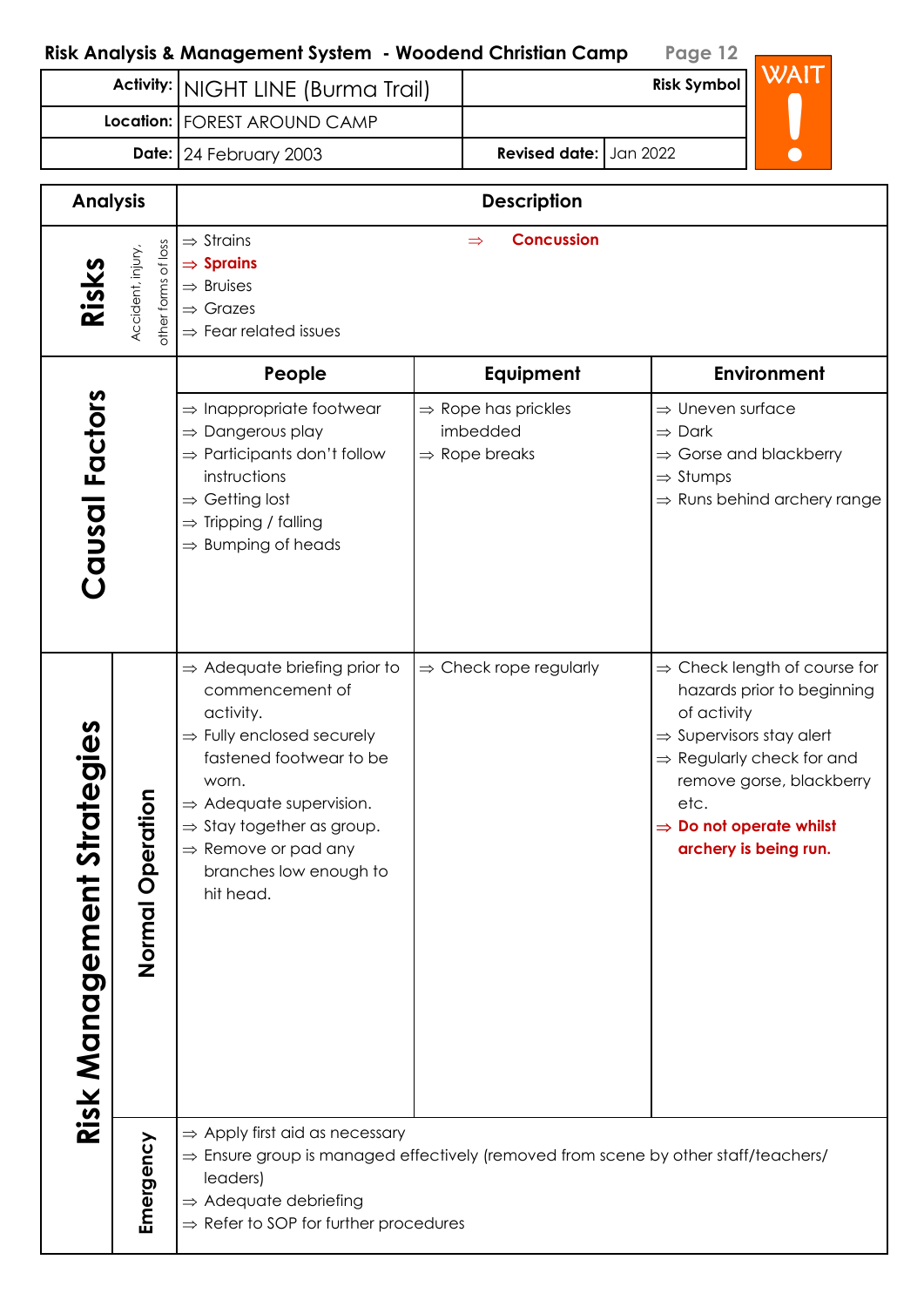|                                                     | k Andlysis & Mandgement System  - woodend Christian Camp                                                                             |                      | rage is  |  |
|-----------------------------------------------------|--------------------------------------------------------------------------------------------------------------------------------------|----------------------|----------|--|
|                                                     | Activity:   NIGHT TRAIL                                                                                                              |                      | WAIT     |  |
|                                                     | Location:   FOREST AROUND CAMP                                                                                                       |                      |          |  |
|                                                     | Date: 24 February 2003                                                                                                               | <b>Revised date:</b> | Jan 2022 |  |
| <b>Analysis</b>                                     |                                                                                                                                      | <b>Description</b>   |          |  |
| of loss<br>ccident, injury,<br>Risks<br>other forms | $\Rightarrow$ Strains<br>$\Rightarrow$ Sprains<br>$\Rightarrow$ Bruises<br>$\Rightarrow$ Grazes<br>$\Rightarrow$ Fear related issues |                      |          |  |

| 它                              | Accide<br>other fo                                                                             | $\Rightarrow$ Grazes<br>$\Rightarrow$ Fear related issues                                                                                                                                                                                      |                                                                               |                                                                                                                                                                                            |
|--------------------------------|------------------------------------------------------------------------------------------------|------------------------------------------------------------------------------------------------------------------------------------------------------------------------------------------------------------------------------------------------|-------------------------------------------------------------------------------|--------------------------------------------------------------------------------------------------------------------------------------------------------------------------------------------|
|                                |                                                                                                | People                                                                                                                                                                                                                                         | Equipment                                                                     | <b>Environment</b>                                                                                                                                                                         |
| Causal Factors                 |                                                                                                | $\Rightarrow$ Innappropriate footwear<br>$\Rightarrow$ Dangerous play<br>$\Rightarrow$ Participants don't follow<br>instructions<br>$\Rightarrow$ Getting lost<br>$\Rightarrow$ Cuts and scratches                                             | $\Rightarrow$ Torches, break or flat<br>batteries                             | $\Rightarrow$ Uneven surface<br>$\Rightarrow$ Dark<br>$\Rightarrow$ Gorse and blackberry<br>$\Rightarrow$ Barbed wire fences                                                               |
| gement Strategies<br>Risk Mana | Normal Operation                                                                               | $\Rightarrow$ Activity adequately<br>briefed prior to<br>commencement<br>$\Rightarrow$ Fully enclosed and<br>securely fastened<br>footwear to be worn<br>$\Rightarrow$ Provide adequate<br>supervision<br>$\Rightarrow$ Stay together as group | $\Rightarrow$ Ensure plenty of torches/<br>spare batteries with each<br>group | Check length of course<br>$\Rightarrow$<br>for hazards prior to<br>beginning activity<br>Supervisors stay alert<br>$\Rightarrow$<br>Move cautiously when not<br>$\Rightarrow$<br>on tracks |
|                                | $\Rightarrow$ Ensure group is managed effectively (removed from scene by other staff/teachers/ |                                                                                                                                                                                                                                                |                                                                               |                                                                                                                                                                                            |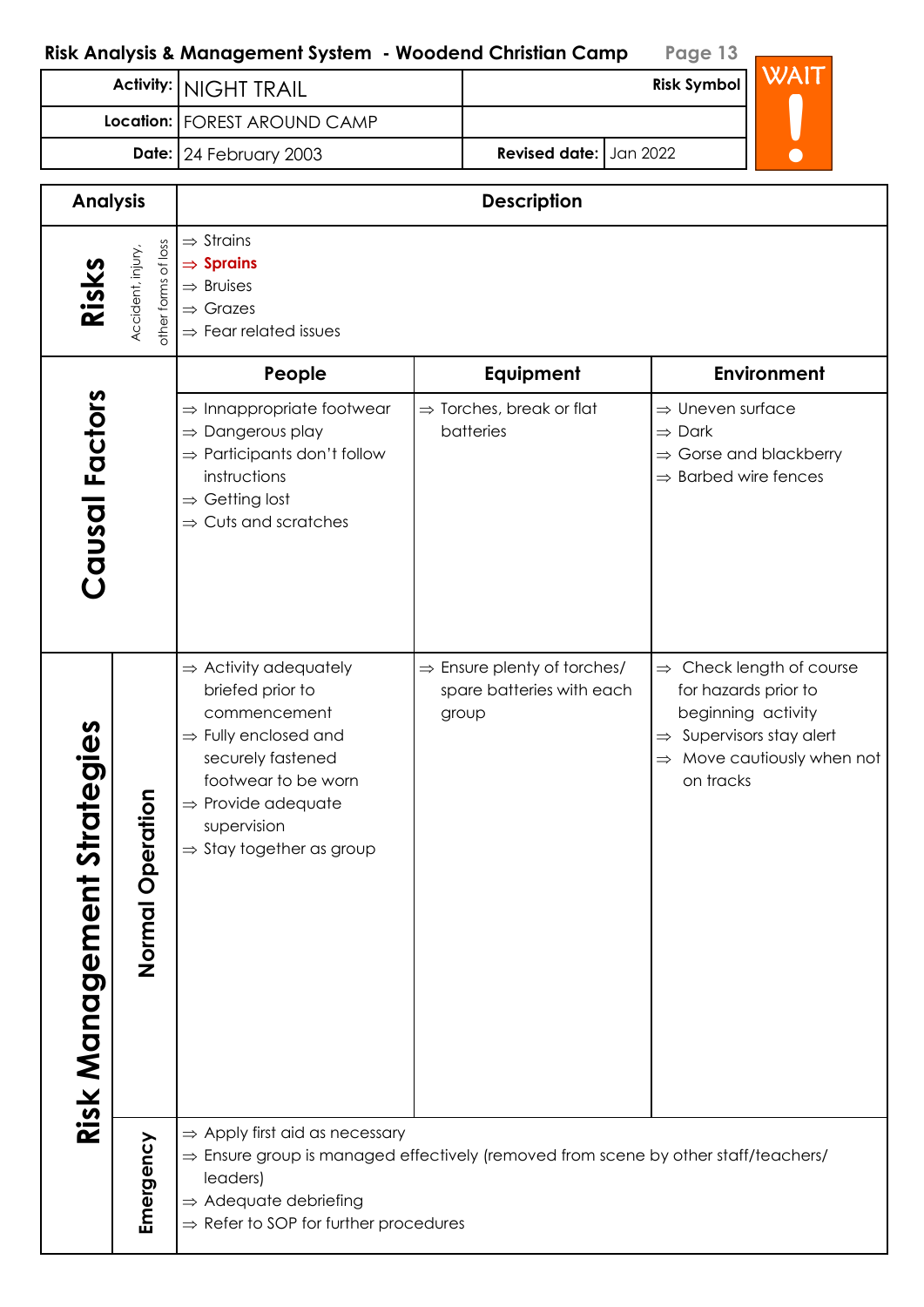| Activity:                                                                                                                                                                                 |                     | <b>ORIENTEERING</b>                                                                                                                                                                                                                                                                                      |                                                                                            | WAIT<br><b>Risk Symbol</b>                   |                                                                                                                                                                                                                                                                                                                                                                                                                                                                                   |  |
|-------------------------------------------------------------------------------------------------------------------------------------------------------------------------------------------|---------------------|----------------------------------------------------------------------------------------------------------------------------------------------------------------------------------------------------------------------------------------------------------------------------------------------------------|--------------------------------------------------------------------------------------------|----------------------------------------------|-----------------------------------------------------------------------------------------------------------------------------------------------------------------------------------------------------------------------------------------------------------------------------------------------------------------------------------------------------------------------------------------------------------------------------------------------------------------------------------|--|
|                                                                                                                                                                                           |                     | Location:   FOREST AROUND CAMP                                                                                                                                                                                                                                                                           |                                                                                            |                                              |                                                                                                                                                                                                                                                                                                                                                                                                                                                                                   |  |
|                                                                                                                                                                                           |                     | Date: 24 February 2003                                                                                                                                                                                                                                                                                   |                                                                                            | <b>Revised date:</b> Jan 2022                |                                                                                                                                                                                                                                                                                                                                                                                                                                                                                   |  |
| <b>Analysis</b>                                                                                                                                                                           |                     |                                                                                                                                                                                                                                                                                                          |                                                                                            | <b>Description</b>                           |                                                                                                                                                                                                                                                                                                                                                                                                                                                                                   |  |
| $\Rightarrow$ Strains<br>other forms of loss<br>Accident, injury,<br>$\Rightarrow$ Sprains<br>Risks<br>$\Rightarrow$ Bruises<br>$\Rightarrow$ Grazes<br>$\Rightarrow$ Fear related issues |                     |                                                                                                                                                                                                                                                                                                          | $\Rightarrow$ Cuts and scratches<br>$\Rightarrow$ Dehydration<br>$\Rightarrow$ Hypothermia |                                              |                                                                                                                                                                                                                                                                                                                                                                                                                                                                                   |  |
|                                                                                                                                                                                           |                     | People                                                                                                                                                                                                                                                                                                   |                                                                                            | Equipment                                    | <b>Environment</b>                                                                                                                                                                                                                                                                                                                                                                                                                                                                |  |
| Causal Factors                                                                                                                                                                            |                     | $\Rightarrow$ Inappropriate footwear<br>$\Rightarrow$ Dangerous play<br>$\Rightarrow$ Inability to read maps<br>$\Rightarrow$ Participants don't follow<br>instructions<br>$\Rightarrow$ Getting lost                                                                                                    | $\Rightarrow$                                                                              | Damage to control<br>points,                 | $\Rightarrow$ Uneven surface<br>$\Rightarrow$ Gorse and blackberry<br><b>Barbed wire fences</b><br>$\Rightarrow$ Weather - extreme hot or<br>cold/wet<br>$\Rightarrow$ Motorcycles<br>$\Rightarrow$ Behind Archery range<br>$\Rightarrow$ Dangerous trees or fallen<br>branches                                                                                                                                                                                                   |  |
| n<br>Φ<br><b>Risk Management Strateg</b>                                                                                                                                                  | Operation<br>Normal | $\Rightarrow$ Adequate briefing<br>(including map reading<br>skills) given prior to<br>commencement<br>$\Rightarrow$ Check footwear is suitable<br>$\Rightarrow$ Stay together as group<br>$\Rightarrow$ Clear instructions (as out-<br>lined on instructions card)<br>$\Rightarrow$ Definite time limit | $\Rightarrow$                                                                              | Regular checks of<br>course & control points | $\Rightarrow$ Supervisors stay alert<br>$\Rightarrow$ Move cautiously when not<br>on tracks<br>$\Rightarrow$ Take water bottles on hot<br>days<br>$\Rightarrow$ Ensure adequate clothing<br>$\Rightarrow$ Stand clear of track when<br>you hear motorcycles<br>approaching.<br>$\Rightarrow$ Check for dangerous<br>trees /branches following<br>strong wind<br>$\Rightarrow$ Do not operate<br>- in strong winds<br>- orange orienteering<br>course when archery is<br>being run |  |
|                                                                                                                                                                                           | Emergency           | $\Rightarrow$ Apply first aid as necessary<br>$\Rightarrow$ Ensure group is managed effectively (removed from scene by other staff/teachers/<br>leaders)<br>$\Rightarrow$ Adequate debriefing<br>$\Rightarrow$ Refer to SOP for further procedures                                                       |                                                                                            |                                              |                                                                                                                                                                                                                                                                                                                                                                                                                                                                                   |  |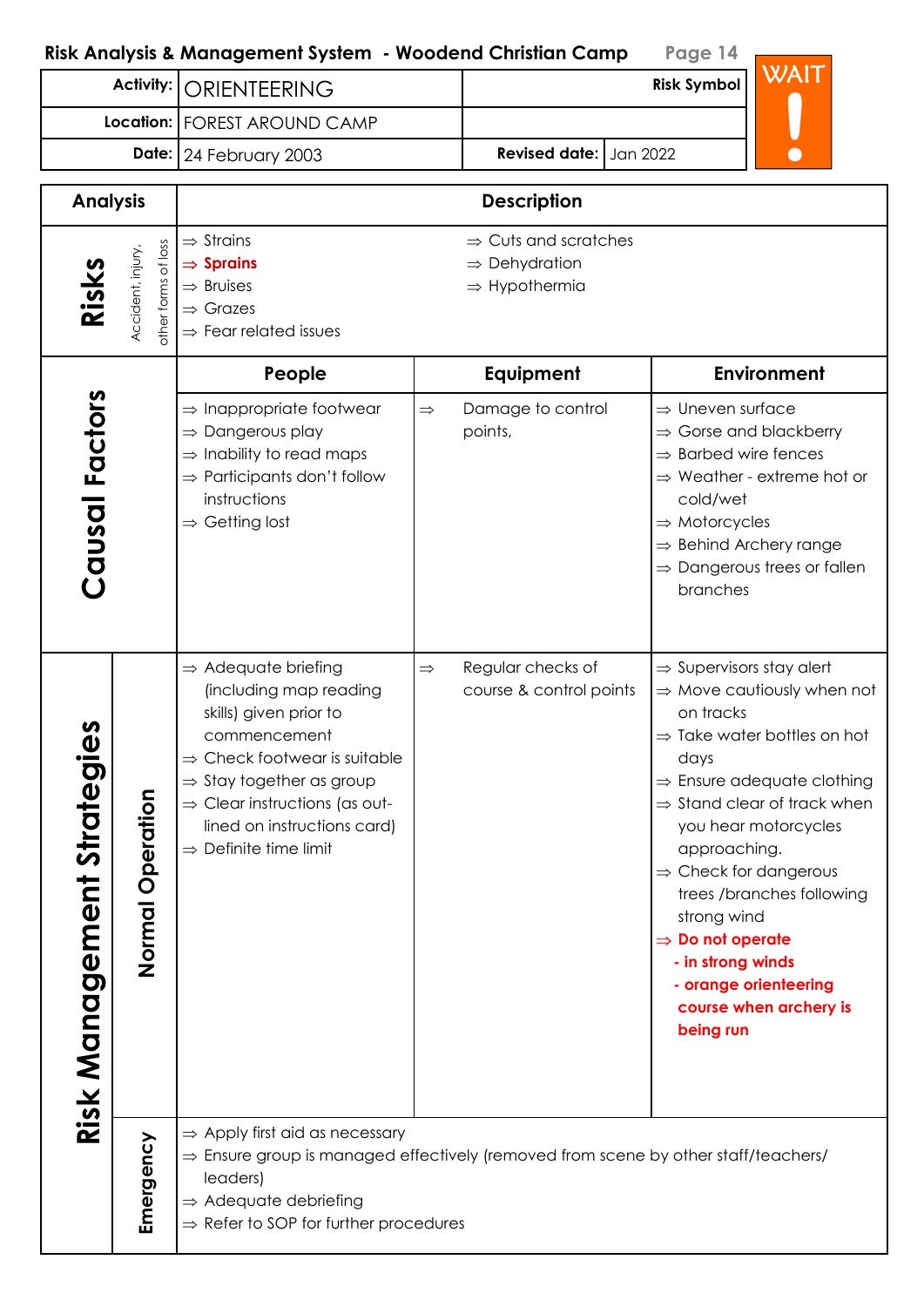| <b>Activity:</b><br><b>OUTDOOR SPORTS</b> |                                          |                                                                                                                                                                                                                                                                                                                                                                                                                                                                                                                                                                                                                                                                                                                                                   | YES<br><b>Risk Symbol</b> |                                                                                                           |                                                                                                                                                                           |
|-------------------------------------------|------------------------------------------|---------------------------------------------------------------------------------------------------------------------------------------------------------------------------------------------------------------------------------------------------------------------------------------------------------------------------------------------------------------------------------------------------------------------------------------------------------------------------------------------------------------------------------------------------------------------------------------------------------------------------------------------------------------------------------------------------------------------------------------------------|---------------------------|-----------------------------------------------------------------------------------------------------------|---------------------------------------------------------------------------------------------------------------------------------------------------------------------------|
|                                           | Location:                                | PLAYING FIELDS/COURTS                                                                                                                                                                                                                                                                                                                                                                                                                                                                                                                                                                                                                                                                                                                             |                           |                                                                                                           |                                                                                                                                                                           |
|                                           |                                          | Date: 24 February 2003                                                                                                                                                                                                                                                                                                                                                                                                                                                                                                                                                                                                                                                                                                                            |                           | <b>Revised date:</b> Jan 2022                                                                             |                                                                                                                                                                           |
| <b>Analysis</b>                           |                                          |                                                                                                                                                                                                                                                                                                                                                                                                                                                                                                                                                                                                                                                                                                                                                   |                           | <b>Description</b>                                                                                        |                                                                                                                                                                           |
| Risks                                     | other forms of loss<br>Accident, injury, | $\Rightarrow$ Strains<br>$\Rightarrow$ Sprains<br>$\Rightarrow$ Bruises<br>$\Rightarrow$ Grazes<br>$\Rightarrow$ Broken bones                                                                                                                                                                                                                                                                                                                                                                                                                                                                                                                                                                                                                     |                           | $\Rightarrow$ Dislocations<br>$\Rightarrow$ Concussion<br>$\Rightarrow$ Sunburn<br>$\Rightarrow$ Fainting |                                                                                                                                                                           |
|                                           |                                          | People                                                                                                                                                                                                                                                                                                                                                                                                                                                                                                                                                                                                                                                                                                                                            |                           | <b>Equipment</b>                                                                                          | <b>Environment</b>                                                                                                                                                        |
| Causal Factors                            |                                          | $\Rightarrow$ Inappropriate clothing/footwear<br>$\Rightarrow$ Incorrect supervision<br>$\Rightarrow$ Wrong assessment of ability to<br>play particular sport<br>$\Rightarrow$ Mismatch of teams - weight, size<br>$\Rightarrow$ Poor instructions<br>$\Rightarrow$ Inappropriate equipment for<br>particular sport<br>$\Rightarrow$ Medical information not supplied<br>$\Rightarrow$ Over-exertion<br>Dangerous play<br>$\Rightarrow$ Hit by equipment                                                                                                                                                                                                                                                                                          | $\Rightarrow$ Disrepair   | $\Rightarrow$ Misuse of equipment                                                                         | $\Rightarrow$ Uneven surface<br>$\Rightarrow$ Strong sun<br>$\Rightarrow$ Extreme cold, ice                                                                               |
| n<br>Φ<br>Risk Management Strateg         | Operation<br>Normal                      | $\Rightarrow$ Camp leaders to be familiar with<br>RAMs and exercise necessary<br>caution where required<br>$\Rightarrow$ Check clothing/footwear is<br>suitable for sport and weather<br>conditions<br>$\Rightarrow$ Adequate supervision<br>$\Rightarrow$ Adapt rules to suit ability/size/<br>weight<br>$\Rightarrow$ Give correct instructions<br>$\Rightarrow$ Give correct gear<br>$\Rightarrow$ Check medical conditions and<br>have extra medication on hand<br>$\Rightarrow$ Advise to wear sunblock/hat on<br>hot days<br>$\Rightarrow$ Adequate warm up exercises<br>$\Rightarrow$ Use suitable people to control<br>game and spectators<br>$\Rightarrow$ Establish and control rules<br>$\Rightarrow$ Provide access to drinking water |                           | $\Rightarrow$ Regular checks of all<br>equipment used for<br>outdoor sports                               | $\Rightarrow$ Check fields for rabbit<br>holes, fill regularly & warn<br>of danger<br>Check fields/courts for<br>foreign objects<br>$\Rightarrow$ Check for ice if likely |
|                                           | Emergency                                | $\Rightarrow$ Apply first aid as necessary<br>$\Rightarrow$ Ensure group is managed effectively (removed from scene by other staff/teachers/<br>leaders)<br>$\Rightarrow$ Adequate debriefing<br>$\Rightarrow$ Refer to SOP for further procedures                                                                                                                                                                                                                                                                                                                                                                                                                                                                                                |                           |                                                                                                           |                                                                                                                                                                           |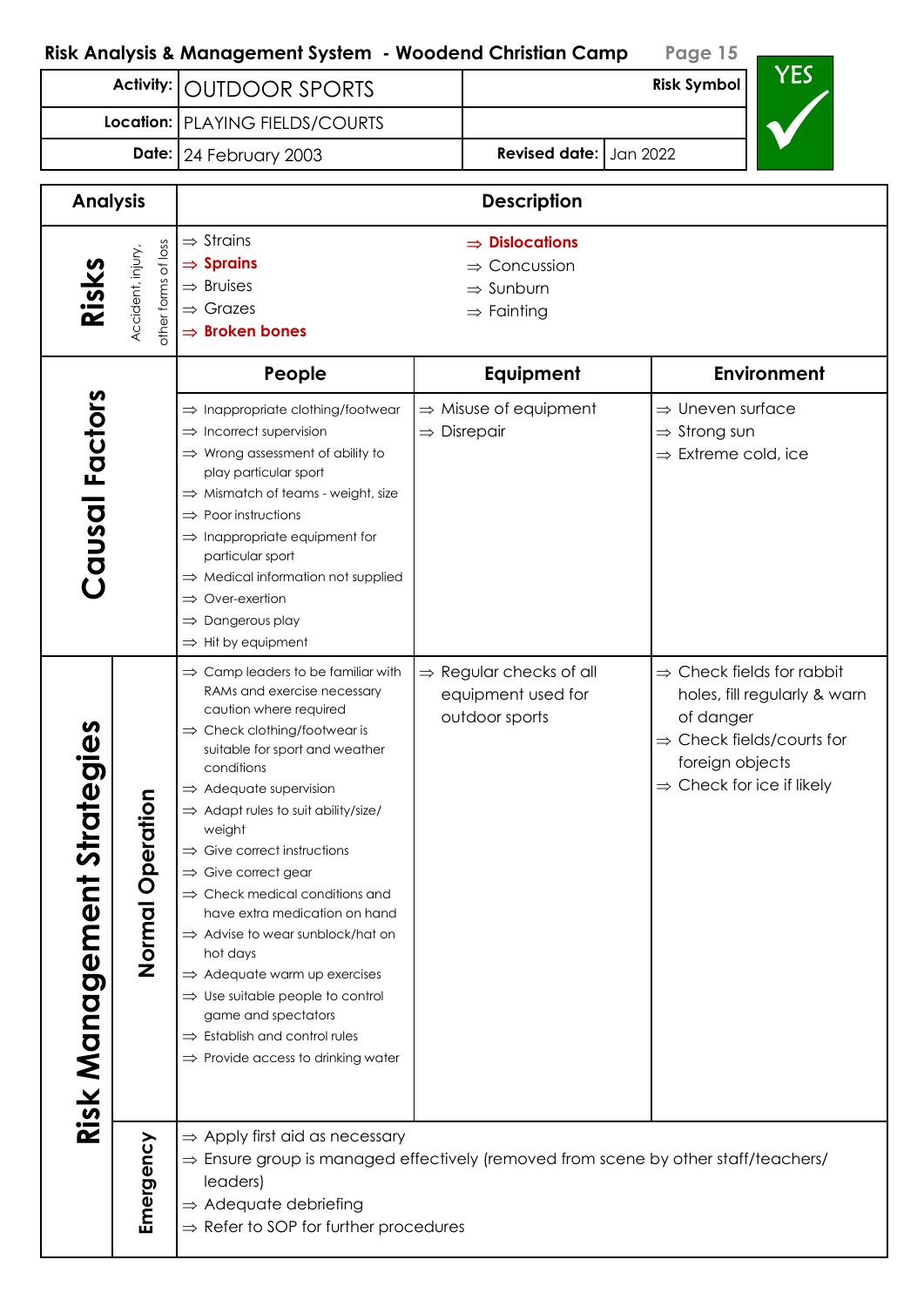|                              |                                          | Activity:   PLAYGROUND EQUIPMENT                                                                                                                                                                                                                   |  | <b>Risk Symbol</b>                                                                                                                                                                              |                    | 1 L.                                                                                              |
|------------------------------|------------------------------------------|----------------------------------------------------------------------------------------------------------------------------------------------------------------------------------------------------------------------------------------------------|--|-------------------------------------------------------------------------------------------------------------------------------------------------------------------------------------------------|--------------------|---------------------------------------------------------------------------------------------------|
|                              |                                          | Location:   PLAYGROUND                                                                                                                                                                                                                             |  |                                                                                                                                                                                                 |                    |                                                                                                   |
|                              |                                          | Date: 24 February 2003                                                                                                                                                                                                                             |  | <b>Revised date:</b> Jan 2022                                                                                                                                                                   |                    |                                                                                                   |
| <b>Analysis</b>              |                                          |                                                                                                                                                                                                                                                    |  | <b>Description</b>                                                                                                                                                                              |                    |                                                                                                   |
| Risks                        | other forms of loss<br>Accident, injury, | $\Rightarrow$ Broken bones<br>$\Rightarrow$ Sprains/Strains<br>$\Rightarrow$ Cuts<br>$\Rightarrow$ Bruises<br>$\Rightarrow$ Grazes                                                                                                                 |  |                                                                                                                                                                                                 |                    |                                                                                                   |
|                              |                                          | People                                                                                                                                                                                                                                             |  | Equipment                                                                                                                                                                                       |                    | <b>Environment</b>                                                                                |
| Causal Factors               |                                          | $\Rightarrow$ Bystanders in the way<br>$\Rightarrow$ Stunts on the equipment<br>$\Rightarrow$ Inadequate supervision of<br>young children<br>$\Rightarrow$ Misuse of equipment<br>$\Rightarrow$ Falling off slide                                  |  | $\Rightarrow$ Chains break/fall off swings<br>$\Rightarrow$ Slide steps break<br>$\Rightarrow$ Climbing frame breaks<br>$\Rightarrow$ Equipment failure<br>$\Rightarrow$ Surface worn off slide | $\Rightarrow$ Bark |                                                                                                   |
| N<br>Risk Management Strateg | Normal Operation                         | $\Rightarrow$ Bystanders keep their<br>distance<br>$\Rightarrow$ One at a time on swing<br>One at a time on slide<br>$\Rightarrow$ No fooling on slide<br>$\Rightarrow$ Parents to supervise young<br>children                                     |  | $\Rightarrow$ Regular checks of<br>equipment                                                                                                                                                    |                    | $\Rightarrow$ Bark layer is adequate and<br>not too compacted (turn<br>with fork when necessary). |
|                              | Emergency                                | $\Rightarrow$ Apply first aid as necessary<br>$\Rightarrow$ Ensure group is managed effectively (removed from scene by other staff/teachers/<br>leaders)<br>$\Rightarrow$ Adequate debriefing<br>$\Rightarrow$ Refer to SOP for further procedures |  |                                                                                                                                                                                                 |                    |                                                                                                   |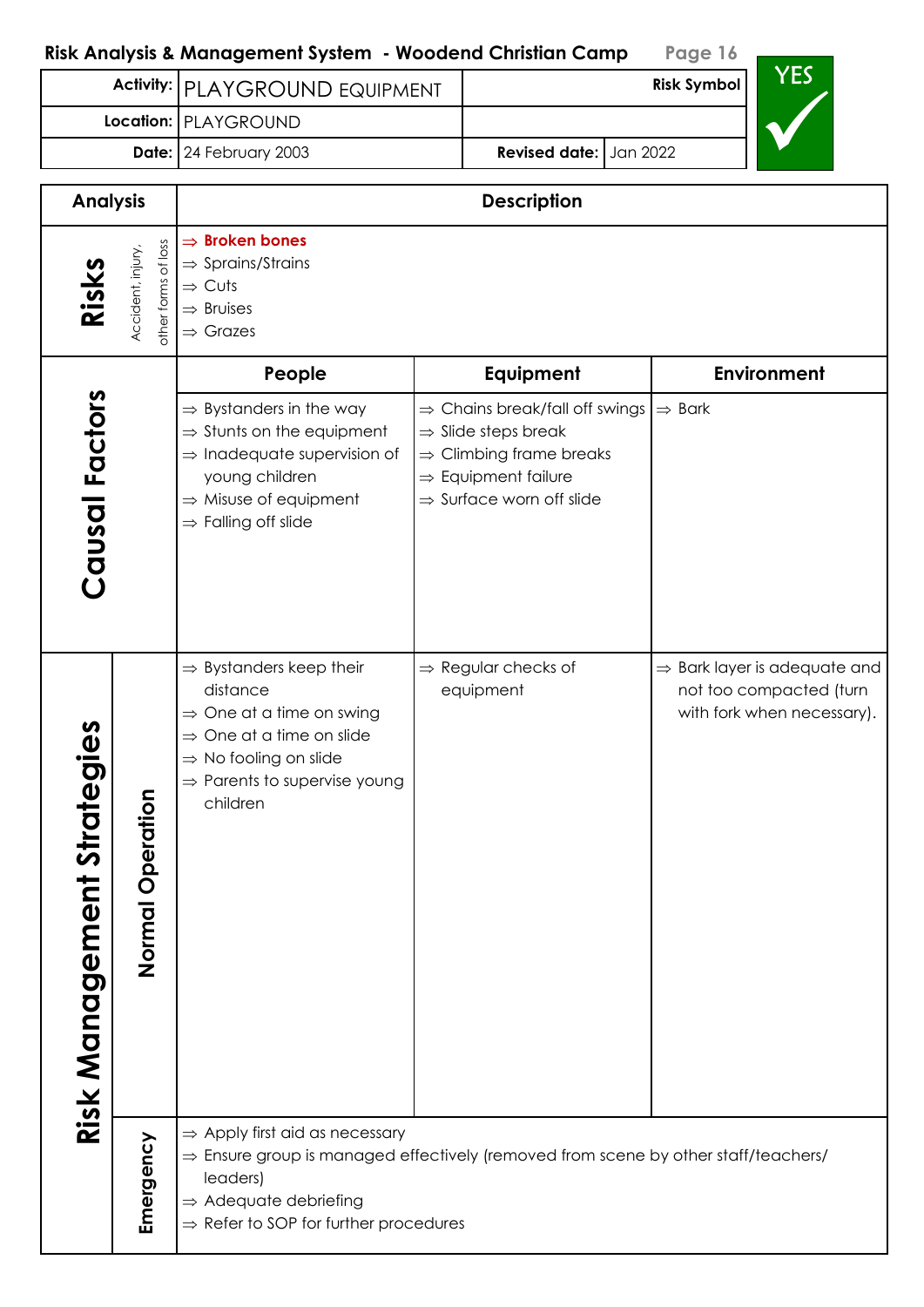|                                                                                                                                                                                                  |                     | Risk Analysis & Management System - Woodend Christian Camp                                                                                                                                                                                                                                           |                                             | Page 17                                                                                                                                                                    |
|--------------------------------------------------------------------------------------------------------------------------------------------------------------------------------------------------|---------------------|------------------------------------------------------------------------------------------------------------------------------------------------------------------------------------------------------------------------------------------------------------------------------------------------------|---------------------------------------------|----------------------------------------------------------------------------------------------------------------------------------------------------------------------------|
|                                                                                                                                                                                                  | <b>Activity:</b>    | <b>Team Building - HIGH POLE</b>                                                                                                                                                                                                                                                                     |                                             | WAIT<br><b>Risk Symbol</b>                                                                                                                                                 |
| Location:   Team Building Course                                                                                                                                                                 |                     |                                                                                                                                                                                                                                                                                                      |                                             |                                                                                                                                                                            |
|                                                                                                                                                                                                  |                     | Date: 24 February 2003                                                                                                                                                                                                                                                                               | <b>Revised date:</b><br>Jan 2022            |                                                                                                                                                                            |
| <b>Analysis</b>                                                                                                                                                                                  |                     |                                                                                                                                                                                                                                                                                                      | <b>Description</b>                          |                                                                                                                                                                            |
| <b>Broken bones</b><br>$\Rightarrow$<br>other forms of loss<br>Accident, injury,<br>$\Rightarrow$ Concussion<br>Risks<br>$\Rightarrow$ Fear related problems<br>$\Rightarrow$ Neck/back injuries |                     |                                                                                                                                                                                                                                                                                                      |                                             |                                                                                                                                                                            |
|                                                                                                                                                                                                  |                     | People                                                                                                                                                                                                                                                                                               | Equipment                                   | <b>Environment</b>                                                                                                                                                         |
| Causal Factors                                                                                                                                                                                   |                     | $\Rightarrow$ Falling<br>$\Rightarrow$ Lack of confidence<br>$\Rightarrow$ Inadequate supervision<br>$\Rightarrow$ Lack of team support                                                                                                                                                              | $\Rightarrow$ Equipment failure             | $\Rightarrow$ Tree branches                                                                                                                                                |
| Risk Management Strategies                                                                                                                                                                       | Operation<br>Normal | $\Rightarrow$ Adequate trained<br>supervision<br>$\Rightarrow$ Fully enclosed securely<br>fastened footwear to be<br>worn.<br>$\Rightarrow$ support from other team<br>members<br>$\Rightarrow$ Team support (physical)<br>insisted on and explained<br>$\Rightarrow$ Appropriate spotting<br>taught | $\Rightarrow$ Regular maintenance<br>checks | $\Rightarrow$ Check site for hazards prior<br>to beginning of activity<br>$\Rightarrow$ Prune tree branches as<br>required<br>$\Rightarrow$ Remove broken tree<br>branches |
|                                                                                                                                                                                                  | Emergency           | $\Rightarrow$ Apply first aid as necessary<br>$\Rightarrow$ Ensure group is managed effectively (removed from scene by other staff/teachers/<br>leaders)<br>$\Rightarrow$ Adequate debriefing<br>$\Rightarrow$ Refer to SOP for further procedures                                                   |                                             |                                                                                                                                                                            |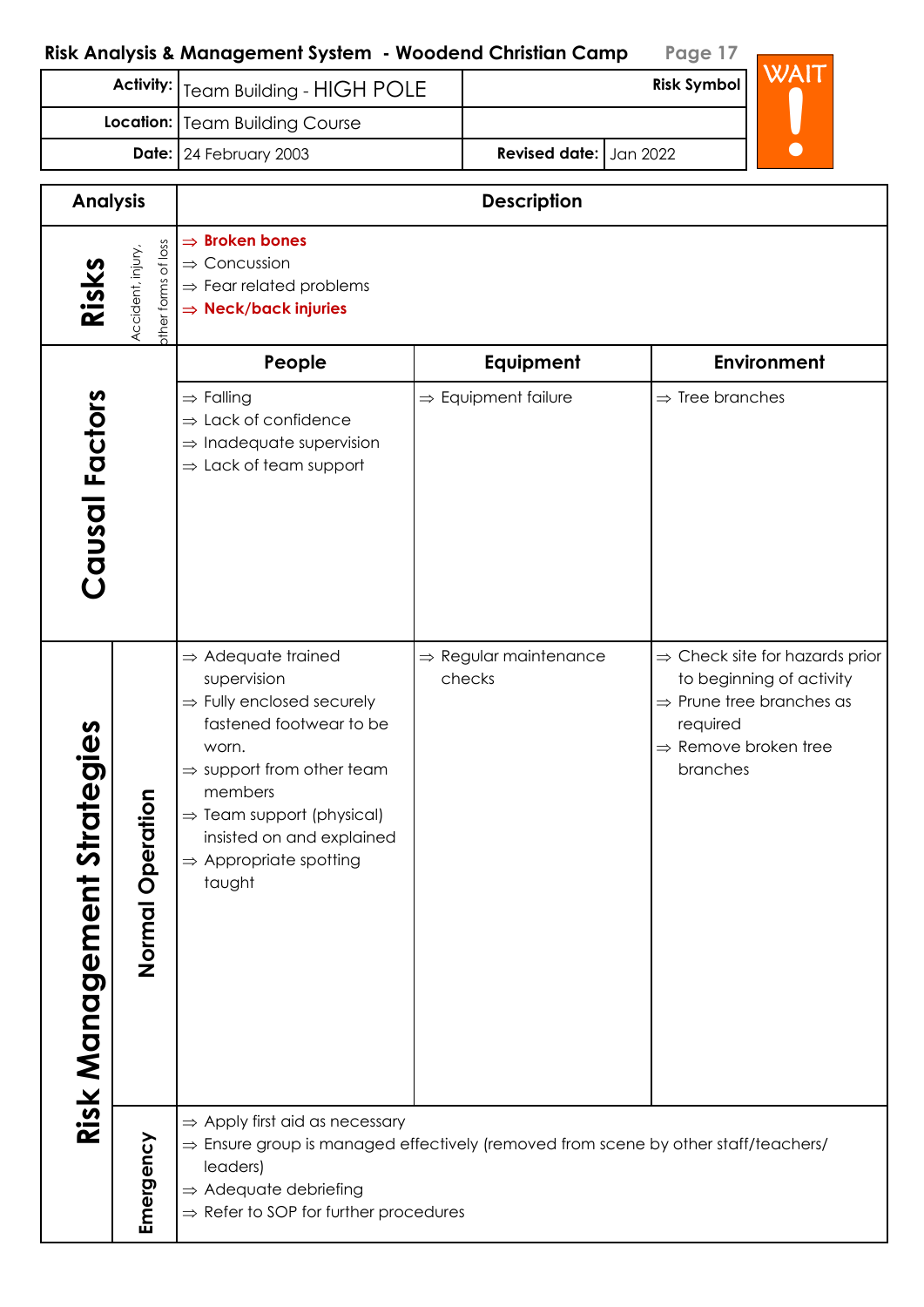| <b>Activity:</b> Team Building - SPIDERSWEB |                               |  |  |
|---------------------------------------------|-------------------------------|--|--|
| <b>Location:   Team Building Course</b>     |                               |  |  |
| Date: 9 February 2009                       | <b>Revised date:</b> Jan 2022 |  |  |

| <b>Analysis</b>                      |                                                                                                                                                                                                                                                                 | <b>Description</b>                                                                                                                                                                                                                                                                                                                                     |                                                                   |                                                                                                                                                                                                                     |  |  |  |
|--------------------------------------|-----------------------------------------------------------------------------------------------------------------------------------------------------------------------------------------------------------------------------------------------------------------|--------------------------------------------------------------------------------------------------------------------------------------------------------------------------------------------------------------------------------------------------------------------------------------------------------------------------------------------------------|-------------------------------------------------------------------|---------------------------------------------------------------------------------------------------------------------------------------------------------------------------------------------------------------------|--|--|--|
| Risks                                | other forms of loss<br>Accident, injury,                                                                                                                                                                                                                        | $\Rightarrow$ Broken bones<br>$\Rightarrow$ Concussion<br>$\Rightarrow$ Bruises<br>$\Rightarrow$ Fear related problems<br>$\Rightarrow$ Neck/back injuries                                                                                                                                                                                             |                                                                   |                                                                                                                                                                                                                     |  |  |  |
|                                      |                                                                                                                                                                                                                                                                 | People                                                                                                                                                                                                                                                                                                                                                 | Equipment                                                         | <b>Environment</b>                                                                                                                                                                                                  |  |  |  |
| Causal Factors                       |                                                                                                                                                                                                                                                                 | $\Rightarrow$ Falling<br>$\Rightarrow$ Inadequate supervision<br>Lack of strength<br>$\Rightarrow$ Lack of team support<br>$\Rightarrow$ Showing off (i.e. diving<br>through)                                                                                                                                                                          | $\Rightarrow$ Equipment failure<br>$\Rightarrow$ Bungies snapping | $\Rightarrow$ Tree branches<br>⇒ Uneven ground<br>$\Rightarrow$ Pine cones                                                                                                                                          |  |  |  |
| Strategies<br><b>Risk Management</b> | eration<br>$\mathbf{\hat{a}}$<br>Normal                                                                                                                                                                                                                         | $\Rightarrow$ Adequate trained<br>supervision with safety<br>briefing prior to<br>commencement.<br>$\Rightarrow$ Support from other team<br>members<br>$\Rightarrow$ Team support (physical)<br>insisted on and explained<br>$\Rightarrow$ Appropriate spotting<br>taught<br>$\Rightarrow$ Fully enclosed securely<br>fastened footwear to be<br>worn. | $\Rightarrow$ Regular maintenance<br>checks                       | $\Rightarrow$ Check site for hazards prior<br>to beginning of activity<br>$\Rightarrow$ Regularly trim tree<br>branches<br>$\Rightarrow$ Check sight prior to<br>activity and remove any<br>obstructions or hazards |  |  |  |
|                                      | $\Rightarrow$ Apply first aid as necessary<br>Emergency<br>$\Rightarrow$ Ensure group is managed effectively (removed from scene by other staff/teachers/<br>leaders)<br>$\Rightarrow$ Adequate debriefing<br>$\Rightarrow$ Refer to SOP for further procedures |                                                                                                                                                                                                                                                                                                                                                        |                                                                   |                                                                                                                                                                                                                     |  |  |  |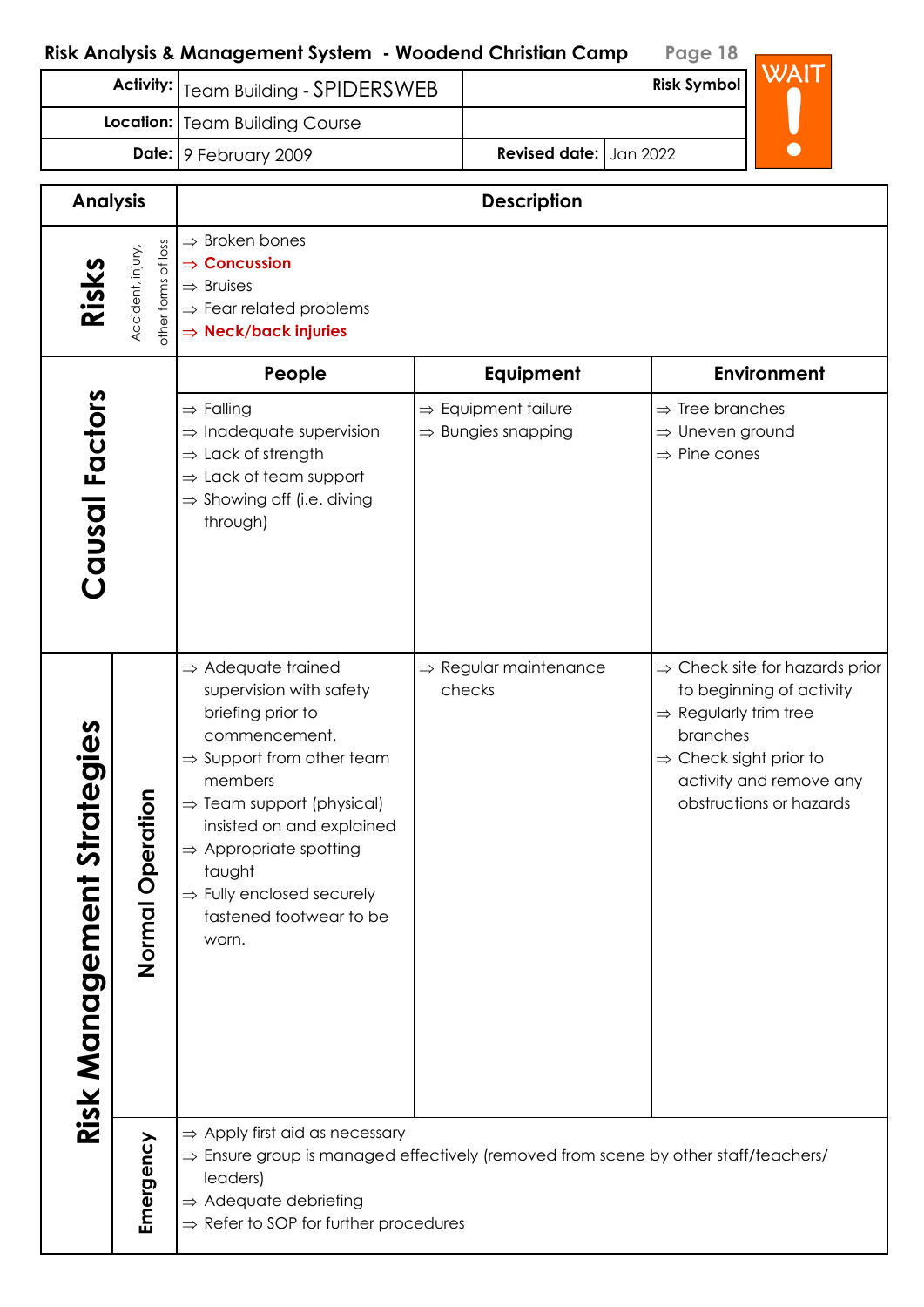| <b>Activity:</b>                         |                                          | Team Building - 3M WALL                                                                                                                                                                                                                                                    |  | WAIT<br><b>Risk Symbol</b>                                                               |                                                             |                                                                                                                |
|------------------------------------------|------------------------------------------|----------------------------------------------------------------------------------------------------------------------------------------------------------------------------------------------------------------------------------------------------------------------------|--|------------------------------------------------------------------------------------------|-------------------------------------------------------------|----------------------------------------------------------------------------------------------------------------|
|                                          |                                          | Location:   Team Building Course                                                                                                                                                                                                                                           |  |                                                                                          |                                                             |                                                                                                                |
|                                          |                                          | Date: 24 February 2003                                                                                                                                                                                                                                                     |  | <b>Revised date:</b>                                                                     | Jan 2022                                                    |                                                                                                                |
| <b>Analysis</b>                          |                                          |                                                                                                                                                                                                                                                                            |  | <b>Description</b>                                                                       |                                                             |                                                                                                                |
| Risks                                    | other forms of loss<br>Accident, injury, | $\Rightarrow$ Broken bones<br>$\Rightarrow$ Concussion<br>Cuts / grazes<br>$\Rightarrow$<br>$\Rightarrow$ Fear related problems<br><b>Neck/back injuries</b><br>$\Rightarrow$                                                                                              |  |                                                                                          |                                                             |                                                                                                                |
|                                          |                                          | People                                                                                                                                                                                                                                                                     |  | Equipment                                                                                |                                                             | <b>Environment</b>                                                                                             |
| Causal Factors                           |                                          | $\Rightarrow$ Falling<br>$\Rightarrow$ Lack of confidence<br>$\Rightarrow$ Inadequate supervision<br>Inadequate team support<br>$\Rightarrow$ Peer pressure                                                                                                                |  | $\Rightarrow$ Disintegration of wall<br>structure<br>$\Rightarrow$ Splinters from timber | $\Rightarrow$ Tree branches<br>$\Rightarrow$ Sand (in eyes) | $\Rightarrow$ Moisture on wall timber                                                                          |
| n<br>Φ<br><b>Risk Management Strateg</b> | Normal Operation                         | $\Rightarrow$ Adequate trained<br>supervision<br>$\Rightarrow$ Encouragement from<br>other team members<br>$\Rightarrow$ Team planning<br>encouraged<br>$\Rightarrow$ Team support (physical)<br>insisted on and explained<br>$\Rightarrow$ Appropriate spotting<br>taught |  | $\Rightarrow$ Regular maintenance<br>checks                                              | required.                                                   | $\Rightarrow$ Check site for hazards prior<br>to beginning of activity<br>$\Rightarrow$ Prune tree branches as |
|                                          | Emergency                                | $\Rightarrow$ Apply first aid as necessary<br>$\Rightarrow$ Ensure group is managed effectively (removed from scene by other staff/teachers/<br>leaders)<br>$\Rightarrow$ Adequate debriefing<br>$\Rightarrow$ Refer to SOP for further procedures                         |  |                                                                                          |                                                             |                                                                                                                |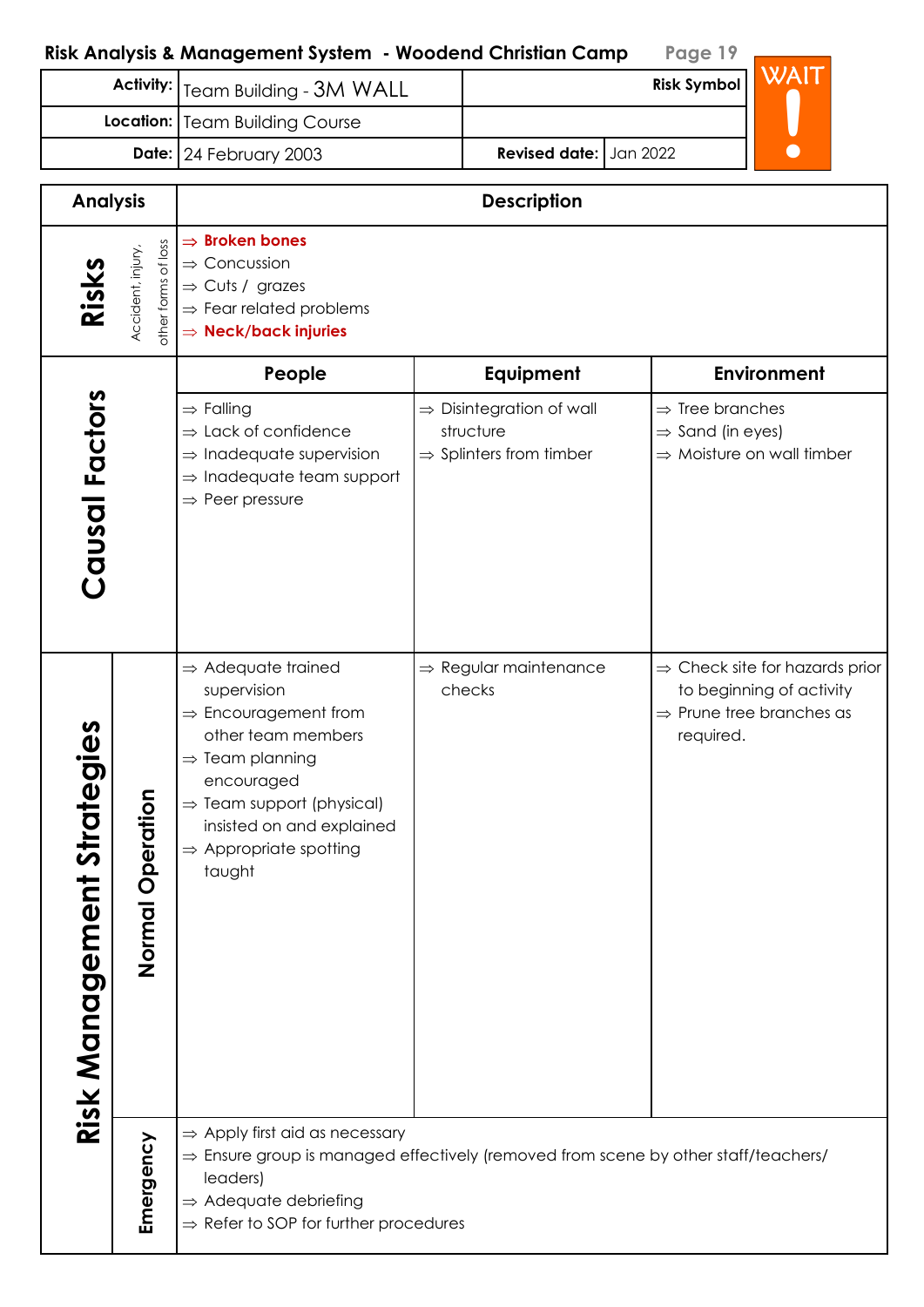|                                                   |                  | NISK ANGlysis & Management sysiem - Noodend Christian Camp                                                                                                                                                                                         |      |                                                                                                                                                                                         | 1 ugu ∠u                              |                                          |
|---------------------------------------------------|------------------|----------------------------------------------------------------------------------------------------------------------------------------------------------------------------------------------------------------------------------------------------|------|-----------------------------------------------------------------------------------------------------------------------------------------------------------------------------------------|---------------------------------------|------------------------------------------|
|                                                   |                  | Activity:   TRAMPOLINES                                                                                                                                                                                                                            |      |                                                                                                                                                                                         | <b>Risk Symbol</b>                    | <b>YES</b>                               |
|                                                   |                  | Location:   PLAYGROUND AREA                                                                                                                                                                                                                        |      |                                                                                                                                                                                         |                                       |                                          |
|                                                   |                  | Date: 24 February 2003                                                                                                                                                                                                                             |      | <b>Revised date:</b><br>Jan 2022                                                                                                                                                        |                                       |                                          |
| <b>Analysis</b>                                   |                  |                                                                                                                                                                                                                                                    |      | <b>Description</b>                                                                                                                                                                      |                                       |                                          |
| other forms of loss<br>Accident, injury.<br>Risks |                  | $\Rightarrow$ Sprains<br>$\Rightarrow$ Strains<br>$\Rightarrow$ Bruises<br>$\Rightarrow$ Head/neck/back injury                                                                                                                                     |      |                                                                                                                                                                                         |                                       |                                          |
|                                                   |                  | People                                                                                                                                                                                                                                             |      | Equipment                                                                                                                                                                               |                                       | Environment                              |
| Causal Factors                                    |                  | $\Rightarrow$ User is overconfident<br>$\Rightarrow$ Stunts<br>$\Rightarrow$ Misuse of trampoline                                                                                                                                                  | rods | $\Rightarrow$ Damaged matt, netting or                                                                                                                                                  | $\Rightarrow$ Trees                   |                                          |
| n<br>Φ<br><b>Risk Management Strategi</b>         | Normal Operation | $\Rightarrow$ Brief campers on<br>appropriate use during<br>intro talk<br>$\Rightarrow$ One at a time (close<br>trampolines down for rest<br>of camp if this rule is<br>continually disregarded<br>$\Rightarrow$ Stunts done at own risk           |      | $\Rightarrow$ No shoes<br>$\Rightarrow$ Regular inspections of<br>trampoline structure<br>$\Rightarrow$ Mats replaced or repaired<br>as required. Contact<br>Springfree with any issues | $\Rightarrow$ Prune trees as required | $\Rightarrow$ Position trampoline safely |
|                                                   | Emergency        | $\Rightarrow$ Apply first aid as necessary<br>$\Rightarrow$ Ensure group is managed effectively (removed from scene by other staff/teachers/<br>leaders)<br>$\Rightarrow$ Adequate debriefing<br>$\Rightarrow$ Refer to SOP for further procedures |      |                                                                                                                                                                                         |                                       |                                          |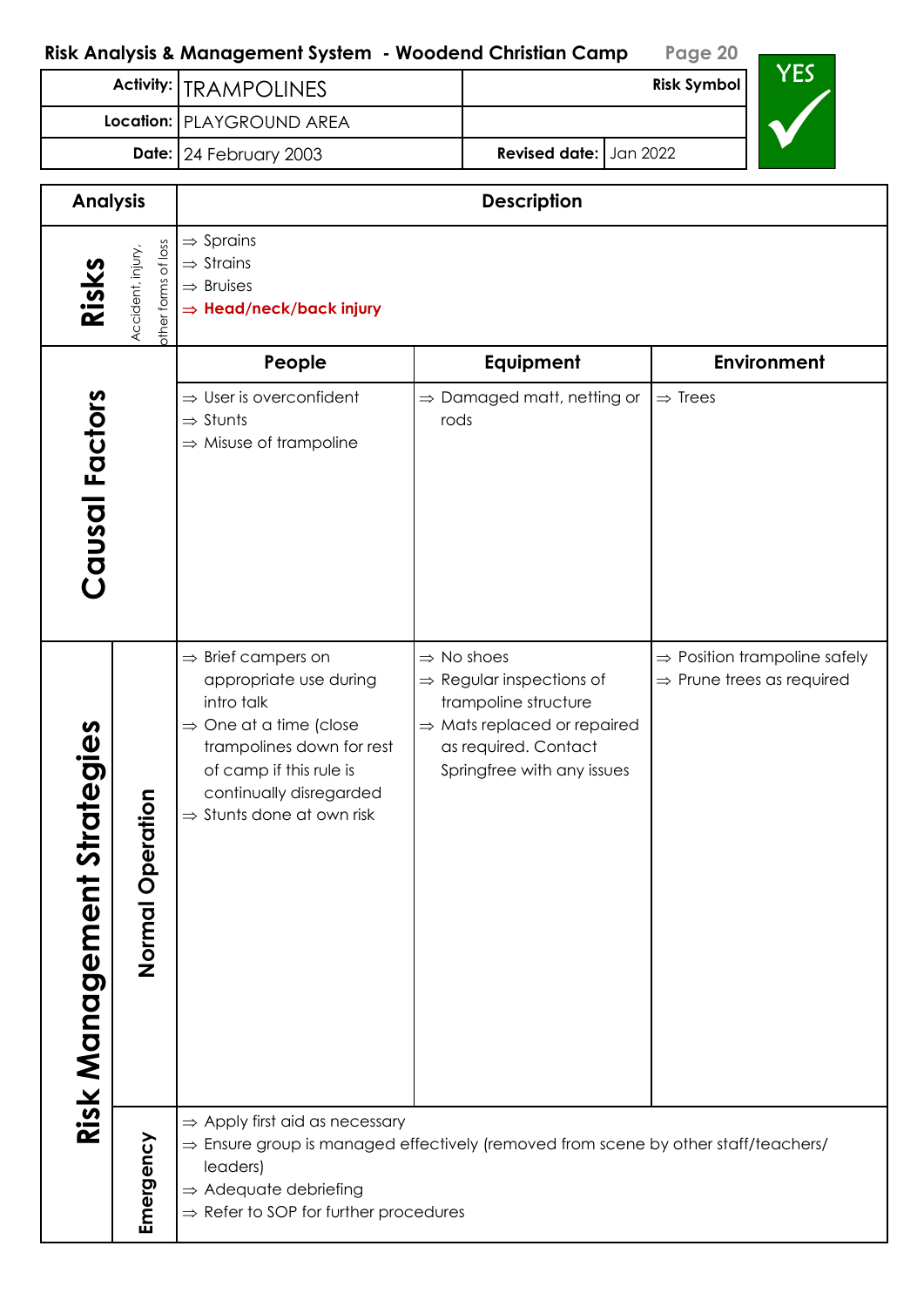| <u>idiyaa u muridgerilerii ayalerii - Mooderid Cililalidii Curiip</u> | $1 \times 7 \times 1$         |                    |      |  |
|-----------------------------------------------------------------------|-------------------------------|--------------------|------|--|
| Activity:   WATERSLIDE                                                |                               | <b>Risk Symbol</b> | WAIT |  |
| Location:   BEHIND BBQ AREA                                           |                               |                    |      |  |
| <b>Date:</b> $24$ February 2003                                       | <b>Revised date:</b> Jan 2022 |                    |      |  |

| <b>Analysis</b>               |                                          | <b>Description</b>                                                                                                                                                                                                                                                                                                                                                                                                                                                                                                                                |                                                                                                                                                                                                                         |                                                                                                                     |  |  |  |
|-------------------------------|------------------------------------------|---------------------------------------------------------------------------------------------------------------------------------------------------------------------------------------------------------------------------------------------------------------------------------------------------------------------------------------------------------------------------------------------------------------------------------------------------------------------------------------------------------------------------------------------------|-------------------------------------------------------------------------------------------------------------------------------------------------------------------------------------------------------------------------|---------------------------------------------------------------------------------------------------------------------|--|--|--|
| Risks                         | other forms of loss<br>Accident, injury, | $\Rightarrow$ Slide burns<br>$\Rightarrow$ Splinters<br>$\Rightarrow$ Neck injury<br>$\Rightarrow$ Sunburn<br>$\Rightarrow$ Sunstroke<br>$\Rightarrow$ Cuts<br>$\Rightarrow$ Winding/loss of breath<br>$\Rightarrow$ Bruises<br>$\Rightarrow$ Broken Bones / Sprains<br>$\Rightarrow$ Hypothermia                                                                                                                                                                                                                                                 |                                                                                                                                                                                                                         |                                                                                                                     |  |  |  |
|                               |                                          | People                                                                                                                                                                                                                                                                                                                                                                                                                                                                                                                                            | Equipment                                                                                                                                                                                                               | <b>Environment</b>                                                                                                  |  |  |  |
| Causal Factors                |                                          | $\Rightarrow$ Falling off slide<br>$\Rightarrow$ Collision of person on slide<br>into spectator or other user<br>$\Rightarrow$ Not following instructions<br>(using soap etc.)<br>$\Rightarrow$ No adult supervision                                                                                                                                                                                                                                                                                                                              | $\Rightarrow$ Screws loose on edge of<br>slide mat<br>$\Rightarrow$ Hole at end of slide<br>$\Rightarrow$ Insufficient water flow<br>down slide<br>$\Rightarrow$ Pinecones or other<br>obstacles in water on slide      | $\Rightarrow$ Raining<br>$\Rightarrow$ Cold<br>$\Rightarrow$ Wind<br>$\Rightarrow$ Strong sun                       |  |  |  |
| Strategies<br>Risk Management | eration<br><b>O</b><br>Normal            | $\Rightarrow$ Must have an adult who<br>has been briefed/read in-<br>struction card on safety<br>issues supervising at all<br>times<br>$\Rightarrow$ Have a knowledge of<br>hypothermic conditions<br>$\Rightarrow$ Make sure slide is clear<br>before using<br>$\Rightarrow$ Check pool of water near<br>bottom for foreign objects<br>and remove<br>$\Rightarrow$ No detergent to be used<br>$\Rightarrow$ No running or jumping on<br>slide<br>$\Rightarrow$ No catapulting or other<br>dangerous play<br>$\Rightarrow$ No going down on knees | $\Rightarrow$ Check slide for hazards<br>prior to beginning of<br>activity<br>$\Rightarrow$ Water is turned on at top<br>of slide<br>$\Rightarrow$ Slide is checked regularly<br>for nails and structural<br>integrity. | $\Rightarrow$ Use sun block on hot days.<br>$\Rightarrow$ Use for short time or not at<br>all when weather is cold. |  |  |  |
|                               | Emergency                                | $\Rightarrow$ Apply first aid as necessary<br>leaders)<br>$\Rightarrow$ Adequate debriefing<br>$\Rightarrow$ Refer to SOP for further procedures                                                                                                                                                                                                                                                                                                                                                                                                  | $\Rightarrow$ Ensure group is managed effectively (removed from scene by other staff/teachers/                                                                                                                          |                                                                                                                     |  |  |  |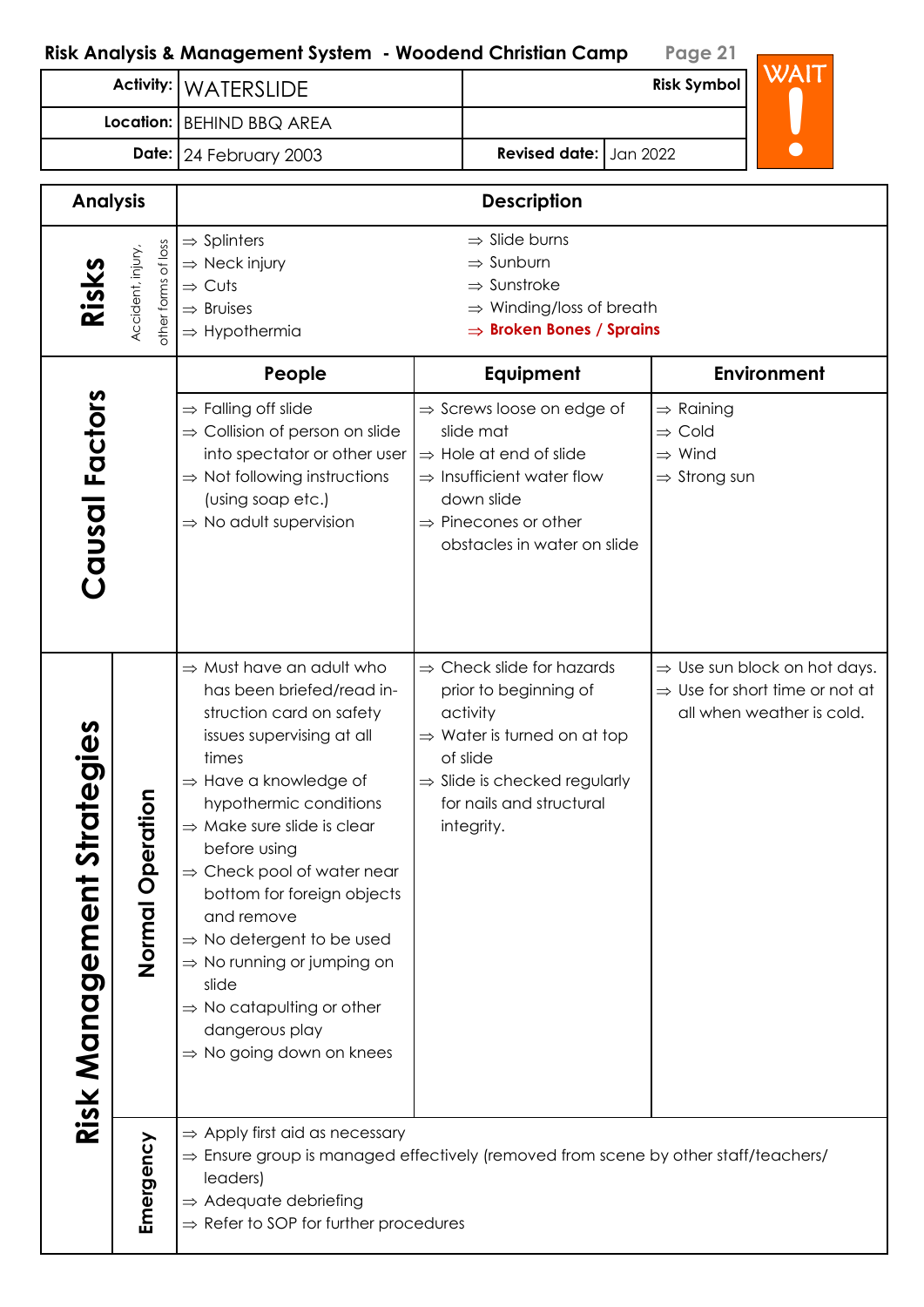| <b>Activity:</b><br><b>GAGA DODGEBALL</b> |                                          | <b>YES</b><br><b>Risk Symbol</b>                                                                                                                                                                                                                                                                                                         |  |                                                                                                           |                                                                                                                 |
|-------------------------------------------|------------------------------------------|------------------------------------------------------------------------------------------------------------------------------------------------------------------------------------------------------------------------------------------------------------------------------------------------------------------------------------------|--|-----------------------------------------------------------------------------------------------------------|-----------------------------------------------------------------------------------------------------------------|
|                                           | Location:                                | HILL IN FRONT OF MAIN HALL                                                                                                                                                                                                                                                                                                               |  |                                                                                                           |                                                                                                                 |
|                                           | Date: $AUG 2014$                         |                                                                                                                                                                                                                                                                                                                                          |  | Revised date: Jan 2022                                                                                    |                                                                                                                 |
| <b>Analysis</b>                           |                                          |                                                                                                                                                                                                                                                                                                                                          |  | <b>Description</b>                                                                                        |                                                                                                                 |
| Risks                                     | other forms of loss<br>Accident, injury, | $\Rightarrow$ Strains<br>$\Rightarrow$ Sprains<br>$\Rightarrow$ Bruises<br>$\Rightarrow$ Grazes<br>$\Rightarrow$ Broken bones                                                                                                                                                                                                            |  | $\Rightarrow$ Dislocations<br>$\Rightarrow$ Concussion<br>$\Rightarrow$ Sunburn<br>$\Rightarrow$ Fainting |                                                                                                                 |
|                                           |                                          | People                                                                                                                                                                                                                                                                                                                                   |  | Equipment                                                                                                 | <b>Environment</b>                                                                                              |
| Causal Factors                            |                                          | $\Rightarrow$ Inappropriate clothing/<br>footwear<br>$\Rightarrow$ Over-exertion<br>Dangerous play<br>$\Rightarrow$ Hit by equipment<br>$\Rightarrow$ Colliding with wall or<br>another participant                                                                                                                                      |  | $\Rightarrow$ Misuse of equipment<br>$\Rightarrow$ Disrepair                                              | $\Rightarrow$ Uneven surface<br>$\Rightarrow$ Strong sun<br>$\Rightarrow$ Extreme cold, ice                     |
| n<br>Φ<br><b>Risk Management Strateg</b>  | Normal Operation                         | $\Rightarrow$ Camp leaders to be<br>familiar with RAMs and<br>exercise necessary<br>caution where required<br>$\Rightarrow$ Check clothing/footwear is<br>suitable for sport and<br>weather conditions<br>$\Rightarrow$ Adequate supervision<br>$\Rightarrow$ Advise to wear sunblock/<br>hat on hot days<br>$\Rightarrow$ Keep hydrated |  |                                                                                                           | $\Rightarrow$ Check pit for foreign/<br>dangerous objects<br>$\Rightarrow$ Ensure pit wall is in good<br>repair |
|                                           | Emergency                                | $\Rightarrow$ Apply first aid as necessary<br>$\Rightarrow$ Ensure group is managed effectively (removed from scene by other staff/teachers/<br>leaders)<br>$\Rightarrow$ Adequate debriefing<br>$\Rightarrow$ Refer to SOP for further procedures                                                                                       |  |                                                                                                           |                                                                                                                 |